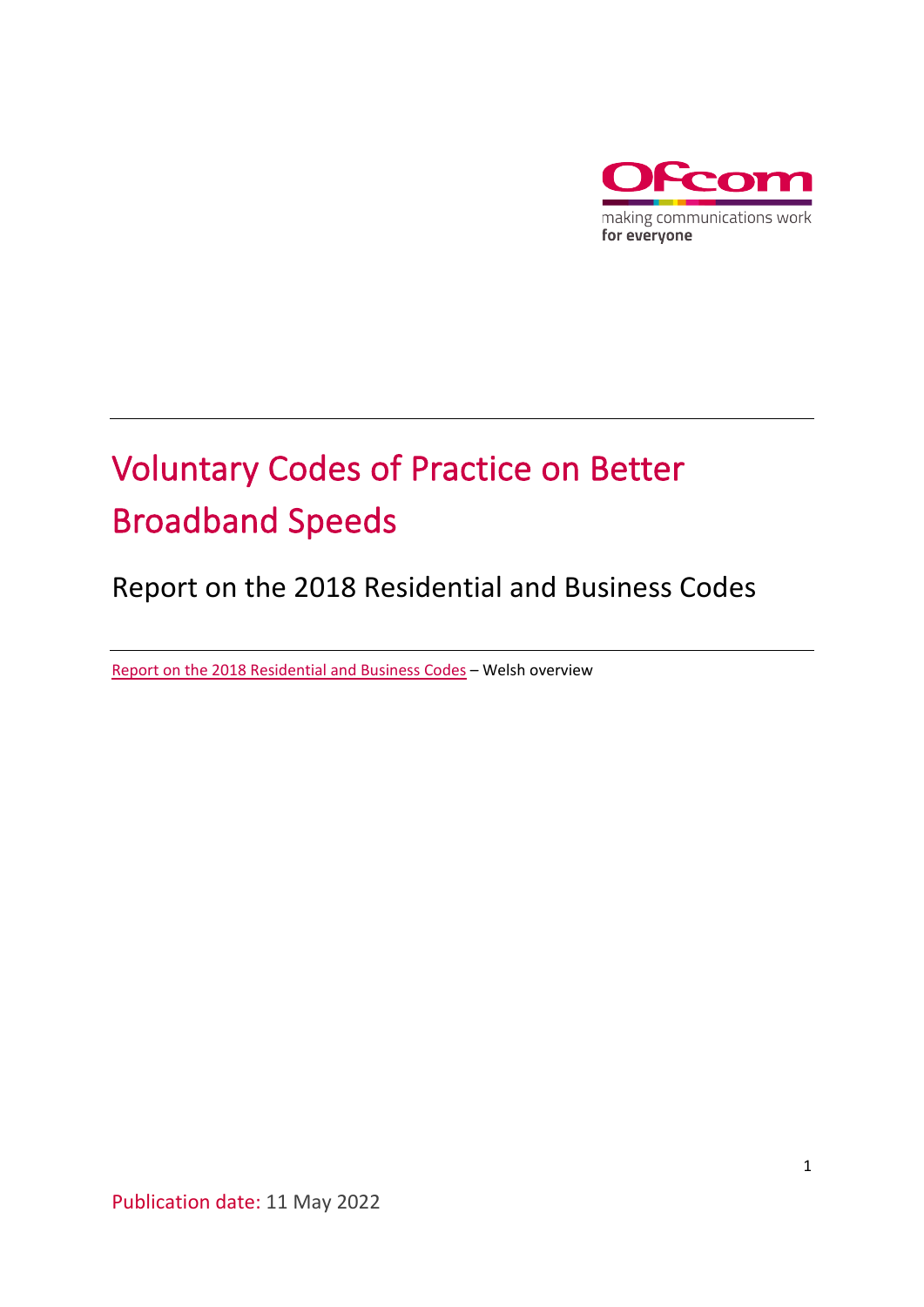# **Contents**

## **Section**

| 1. Overview                 | 3  |
|-----------------------------|----|
| 2. Introduction             | 5  |
| 3. Our findings             | 8  |
| 4. Conclusions              | 21 |
|                             |    |
| <b>Annex</b>                |    |
| A1. Data reporting template | 22 |

| A2. List of fixed access broadband providers who provided data for this report | 23 |
|--------------------------------------------------------------------------------|----|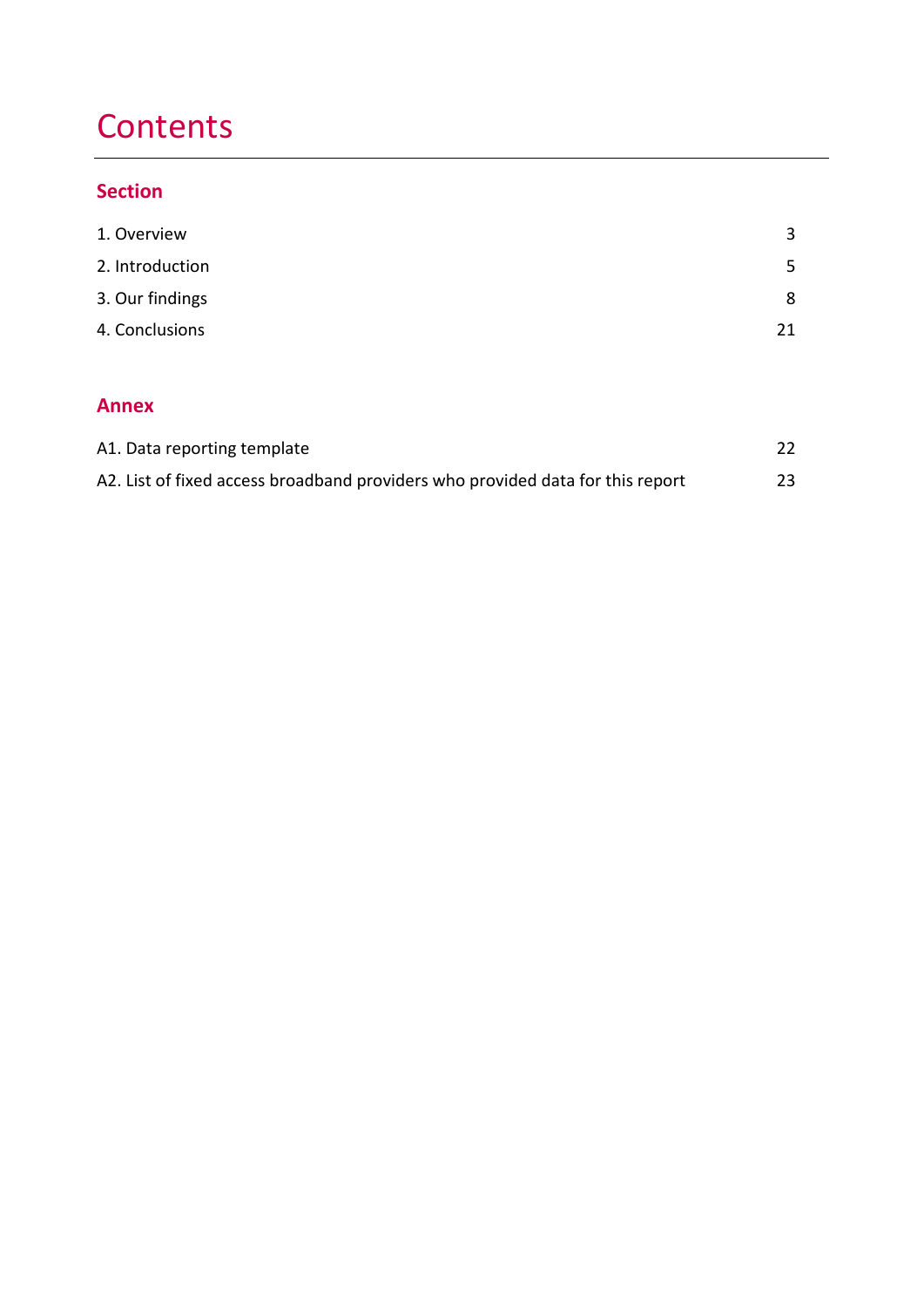# <span id="page-2-0"></span>1. Overview

#### **This report sets out our findings on how the Residential and Business Voluntary Codes of Practice on Better Broadband Speeds Information ('the Codes') are working.**

Ofcom introduced the Codes<sup>[1](#page-2-1)</sup> to ensure providers of fixed access broadband give residential and business customers accurate information on the speeds they can expect to receive from their broadband services. In March 2018, we made changes to the Codes to improve the information provided to customers when they buy broadband services and strengthen customers' right to exit when speeds are not met, which were implemented from 1 March [2](#page-2-2)019.<sup>2</sup>

The current Codes mean that broadband shoppers:

- are given a minimum guaranteed download speed before signing up to a new deal;
- are told what to expect during peak times when more people are online and networks are more congested; and
- have the right to exit their contract without penalty if speeds drop below the guaranteed level and this isn't fixed within 30 days.

#### **What we have found**

Overall, based on the wide range of data provided, we find that the signatories are meeting the requirements set out in the Codes. These voluntary Codes are therefore delivering protections to broadband customers as we intended.

In summary, we find that:

- *Most broadband customers currently have broadband contracts with a signatory to the Codes and so have access to the protection provided by the Codes.* In addition, Sky has confirmed it will re-join the Residential Code later this year, which will widen the number of customers who will be covered by the Codes. We are also in discussions with additional broadband providers who are looking to join the Codes.
- *Customers are being provided with clear and realistic broadband speed information at the point of sale.* Customers who have bought services from a signatory are given information on their expected and minimum guaranteed speeds early in the sales process, which are then confirmed in writing within seven days of the sale.
- *Most speed issues are being resolved within 30 days, with only a small number of customers using their right to exit contracts.* 95% of issues raised under the Codes' minimum speed guarantee, and which relate to access line speeds, are resolved within 30 days. Of the remaining 5%, the majority of customers were offered ways to resolve their issues, with 20% of this remainder choosing to exercise their right to exit or choosing an alternative solution.
- *Processes are in place which ensure signatories' ongoing compliance with the Codes.* Evidence provided by signatories included verification of policies, training materials, training reports, quality assurance checks, results reporting, and audits.

<span id="page-2-1"></span><sup>1</sup> Ofcom first introduced the Residential Code in 2008 and the Business Code in 2016.

<span id="page-2-2"></span><sup>&</sup>lt;sup>2</sup> This was the 4th version of the Residential Code since its original implementation in 2008.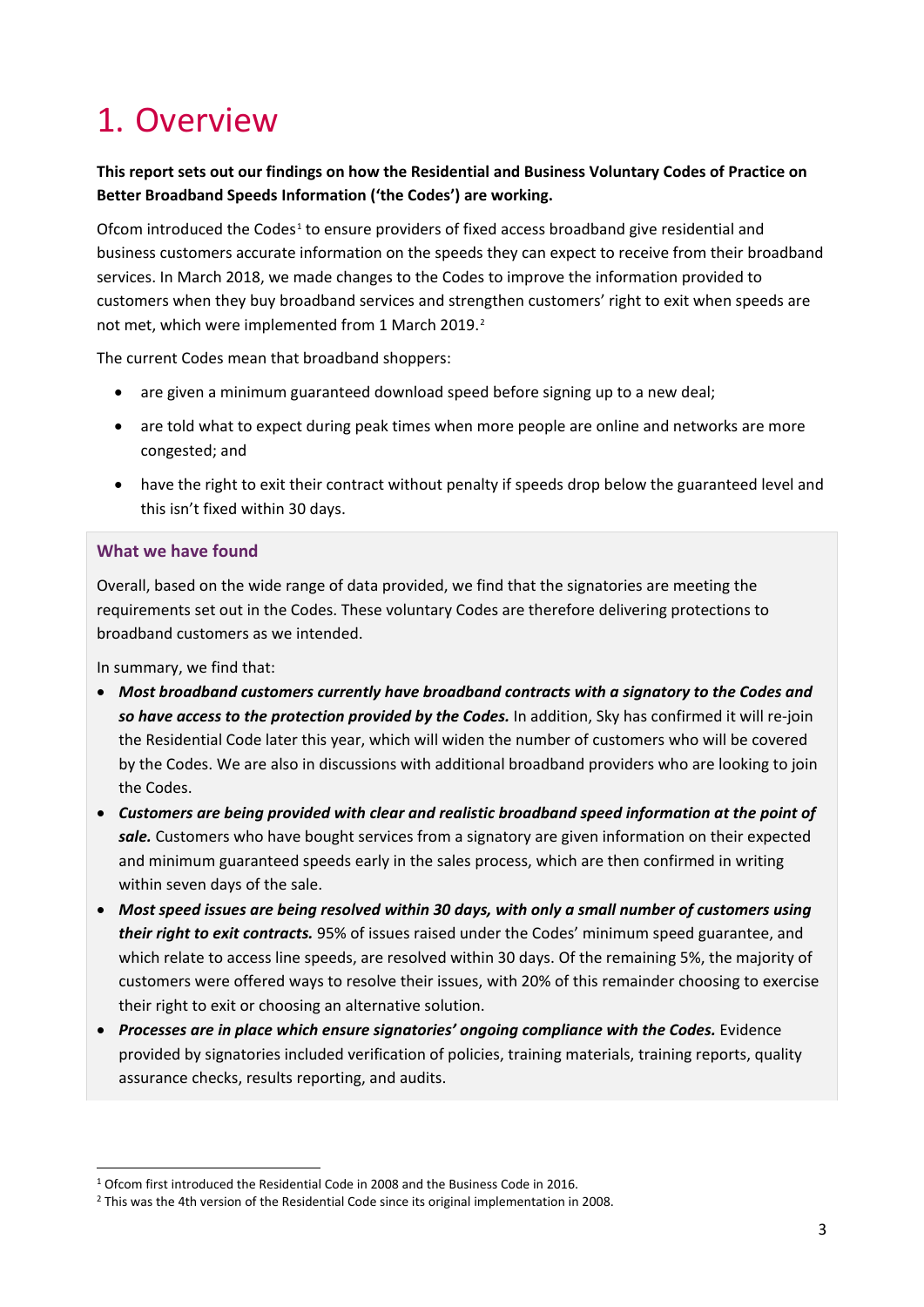We have also identified areas where improvements could be made:

- **Accuracy**. Currently, observed line speeds are only available for customers of signatories who use Openreach fibre-to-the-cabinet (FTTC) products, but not for customers using Virgin Media cable products and those using fibre-to-the-premises products. Going forwards, we expect signatories to develop an approach to provide observed speeds across all technologies as soon as possible rather than relying on estimates. This will be of increasing importance as full fibre networks are rolled out more widely and relied on by an increasing number of customers.
- **Timeliness.** Some broadband operators are asking customers not to report speed problems for newly connected FTTC products for between 3 and 14 days. This is to allow the technology time to adjust to the line speed to give the best stable performance for a given line. We consider 14 days is too long, and recommend that any period to allow the line speed to stabilise should be as short as possible.
- **Transparency.** We have identified a number of areas where the collection and recording of data can be improved by some signatories to help demonstrate compliance with the Codes for both internal purposes and future Ofcom reviews.

## **Next steps**

To ensure the Codes and protection they provide remain relevant and effective, we will continue to keep them under review and will:

- work with signatories to implement the improvements identified in this report;
- continue to monitor compliance and resolve issues as they arise to ensure the continued effectiveness of the Codes, to the benefit of both broadband customers and signatories; and
- expand the number of broadband providers who are signatories, including supporting the onboarding of potential new signatories to the Codes.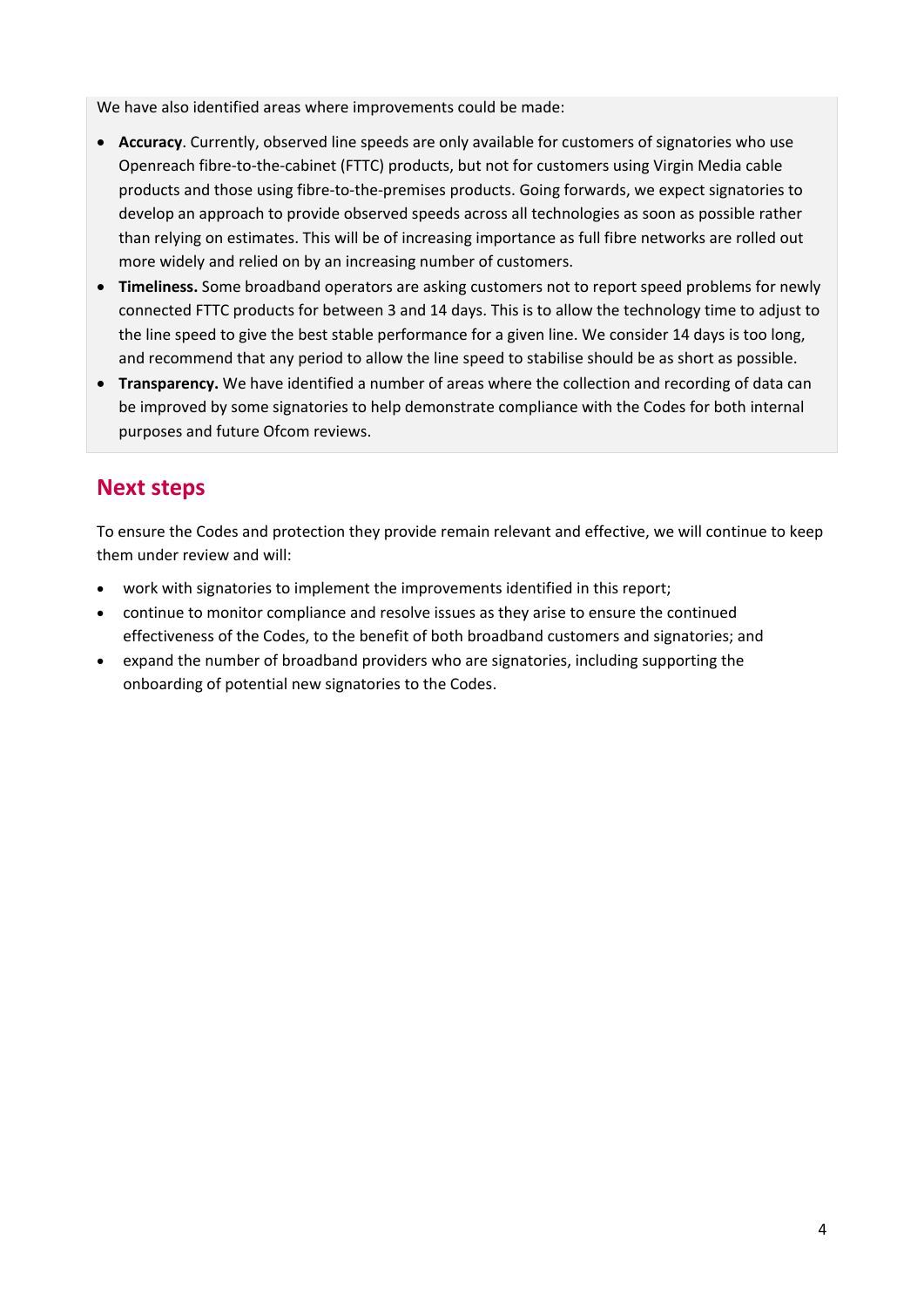# <span id="page-4-0"></span>2. Introduction

- 2.1 The Residential and Business Voluntary Codes of Practice on Better Broadband Speeds Information were introduced to ensure broadband customers would be provided with information about the speeds of their broadband service and to enable them to make informed choices about their broadband provider.
- 2.2 We continue to believe that this information is of high importance to customers to ensure they: have clear information to help them compare broadband offers, in particular, by understanding the speed they are likely to get with their broadband service; and have protection if the actual speed they receive is below a minimum guaranteed level.<sup>[3](#page-4-2)</sup>
- 2.3 We recognise that even with the Codes in place, broadband customers can still experience broadband speed issues that the Codes do not address. For example, customers may experience in-house Wi-Fi and wiring issues that slow down the speeds they receive. To help with these other issues, Ofcom has developed guides to provide advice on how these problems might be resolved.[4](#page-4-3)
- <span id="page-4-1"></span>2.4 In support of the Codes, we have a broader suite of customer help and advice to ensure customers get the broadband speeds to meet their needs. For example, we have published information on our website to help consumers understand if they are getting the best package for their needs.<sup>[5](#page-4-4)</sup> We also have advice that encourages broadband customers to take up faster speed services where these are available, given that superfast broadband is available to more than nine in ten premises in the UK, and can be priced more cheaply or the same as standard broadband[.](#page-4-1) <sup>5</sup> In addition, Ofcom's broadband speed checker allows people to check what broadband speeds are available at homes and businesses in their postcode area.<sup>[6](#page-4-5)</sup>

## **Background to the Codes**

- 2.5 Ofcom first introduced the voluntary Residential Broadband Speeds Code of Practice (the 'Residential Code') in 2008 to encourage broadband providers to give customers more information at point of sale on the speeds they could expect to obtain from their broadband services.
- 2.6 We updated the Residential Code in 2010. We included additional requirements for signatories to give speed estimates in the form of a range, and to give consumers the right to exit their contract without penalty within a three-month period of the start of their contract, or longer if the Internet Service provider (ISP) chose, if the actual speed was significantly below the estimated speed.<sup>[7](#page-4-6)</sup>
- 2.7 In addition, we recognised how much businesses rely on their broadband services to perform key functions, from communicating with their customers to running their services more efficiently. Therefore, we also introduced the Voluntary Business Broadband Speeds Code of

<span id="page-4-2"></span><sup>&</sup>lt;sup>3</sup> In 2018, we improved the right to exit by introducing a 30-day time limit by which signatories must resolve speed issues, relating to the minimum speed guarantee, before allowing them to exit their contract without penalty.

<span id="page-4-3"></span><sup>4</sup> Ofcom 2022[. Phones and internet, tips and advice.](https://www.ofcom.org.uk/phones-telecoms-and-internet/advice-for-consumers/advice) [accessed 10 Apr 2022]. This web page includes links to tips including 'improving your Wi-Fi experience' and 'practical tips for improving your broadband speed'.

<span id="page-4-4"></span><sup>5</sup> Ofcom, 2022[. How to get more from your broadband.\[](https://www.ofcom.org.uk/phones-telecoms-and-internet/advice-for-consumers/advice/get-more-from-your-broadband)accessed 14 Apr 2022]

<span id="page-4-5"></span><sup>6</sup> Available a[t https://checker.ofcom.org.uk/broadband-coverage](https://checker.ofcom.org.uk/broadband-coverage) [accessed 14 Apr 2022]

<span id="page-4-6"></span><sup>7</sup> Ofcom[, 2010 Voluntary Code of Practice: Broadband Speeds.](https://www.ofcom.org.uk/__data/assets/pdf_file/0030/85854/Broadband_Speeds_Code_2010.pdf) [accessed 14 Apr 2022]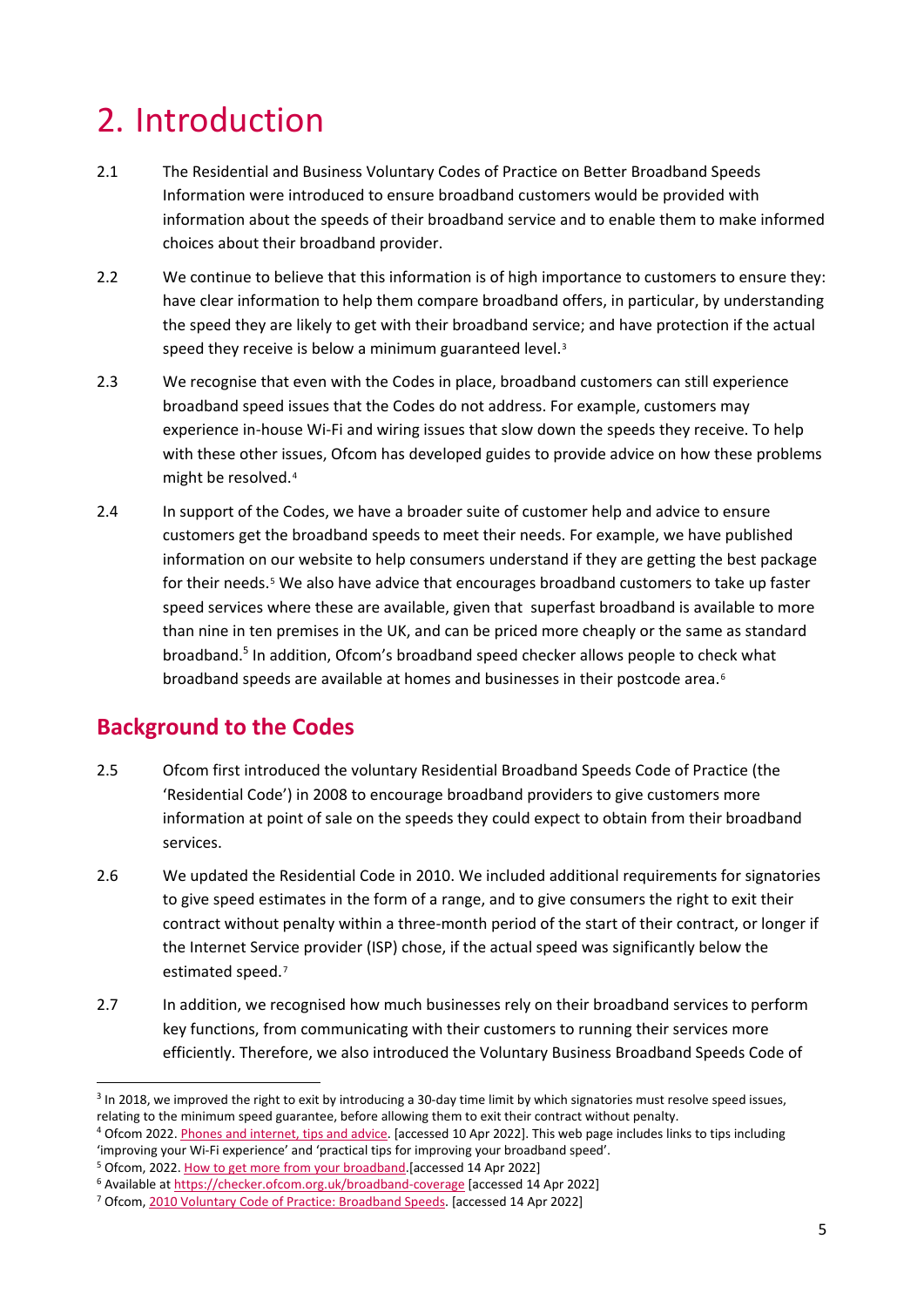Practice (the 'Business Code') in 2016, to provide business customers with similarly relevant information as was available to residential consumers.

- 2.8 In 2018, we introduced a number of improvements to both the Residential and Business Codes that came into effect in March 2019.<sup>[8](#page-5-0)</sup> These changes included the provision of more realistic speed estimates at the point of sale to reflect peak times, always providing a minimum guaranteed download speed at the point of sale, and ensuring customers benefit from the Codes regardless of their broadband technology.
- 2.9 These 2018 improvements also included strengthening customers' rights by extending the right to exit to bundled customers, such as landline services on the same line and, for residential customers, to pay-TV services purchased at the same time as their broadband service. Other related improvements included a new 30-calendar day limit during which signatories have to improve speeds before they must offer the right to exit to customers.

## **Requirements under the Codes**

- 2.10 The Codes require signatories to provide customers with information on the speeds they can expect at the point of sale, which must be confirmed in writing after the sale is complete, and then allow customers to contact them if they are experiencing speeds below the minimum guaranteed at the point of sale. If contacted, signatories are required to resolve the speed issue within 30 days. If not resolved, signatories should provide customers with a right to exit the contract or provide an acceptable alternative solution.
- 2.11 There are six principles set out in the Residential and Business Codes:
	- 1: Realistic information on broadband speeds at point of sale;
	- 2: Detailed information provided after-sale, in writing;
	- 3: Detailed information on the website;
	- 4: Signatories to manage speed-related problems;
	- 5: Provision of a right to exit the contract without penalty where speed problems cannot be resolved; and
	- 6: That the objectives of the Codes are delivered through appropriate processes.<sup>[9](#page-5-1)</sup>
- 2.12 These principles are covered in more detail in Section 3.

## **Purpose of the current review**

- 2.13 In our statement on the 2018 Codes, we set out our intention to review and report on the signatories' compliance with the Codes. Compliance with the Codes is key to ensuring that the consumer protections, as set out in the Codes, are delivered in practice.
- 2.14 The purpose of this review is therefore to use the evidence submitted to us by signatories to assess compliance with the Codes and identify both best practice and any areas where improvements should be made. The inclusion of some non-signatories in our assessment allows us to take a view as to how the Codes may be influencing behaviours across the wider

<span id="page-5-0"></span><sup>8</sup> Ofcom, 2018[. Better Broadband Speeds Information, Voluntary Codes of Practice. Statement.](https://www.ofcom.org.uk/__data/assets/pdf_file/0024/111696/statement-broadband-speeds.pdf) [accessed 14 Apr 2022]

<span id="page-5-1"></span><sup>9</sup> Ofcom, 2018[. Better Broadband Speed Information: Voluntary Codes of Practice \(Residential\),](https://www.ofcom.org.uk/__data/assets/pdf_file/0026/111698/statement-voluntary-code-practice-residential.pdf) para 2.2 and Ofcom, 2018. [Better Broadband Speed Information: Voluntary Codes of Practice \(Business\),](https://www.ofcom.org.uk/__data/assets/pdf_file/0027/111699/statement-voluntary-code-practice-business.pdf) para 2.2. [accessed 14 April 2022]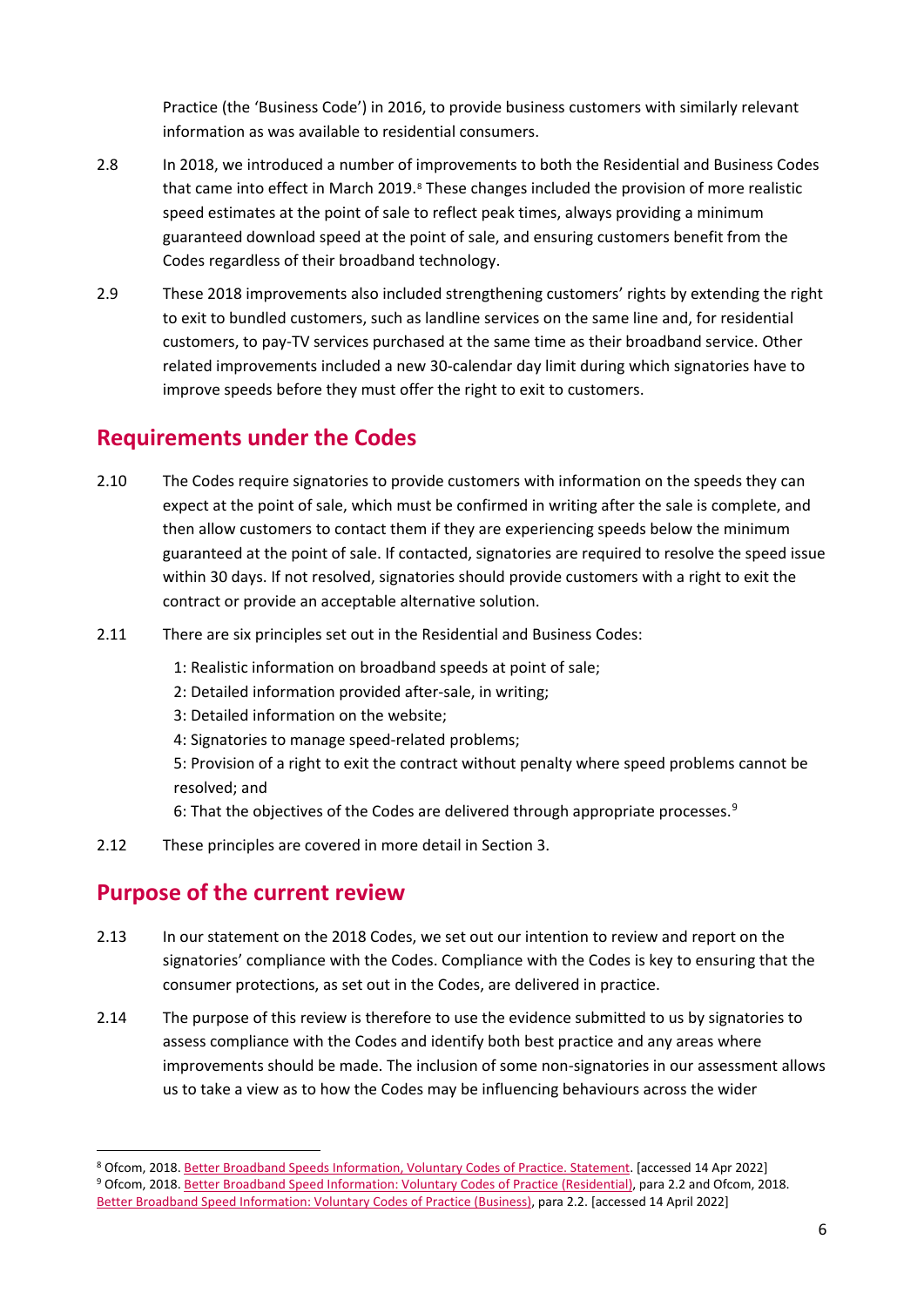broadband market. A list of the broadband providers who provided the data used in this report is set out in Annex 2.

2.15 Under the Open Internet Access Regulation (Regulation (EU) 2015/2120)<sup>[10](#page-6-0)</sup>, ISPs are under an obligation to provide certain broadband speeds information in contracts, including the minimum, normally available, maximum and advertised download and upload speeds.[11](#page-6-1) From 17 June 2022, the requirements to set out this information will be incorporated into the General Conditions (GCs) on contract information.<sup>12</sup> As explained in our 2018 Statement on the Codes, we view the point-of-sale and after-sale speeds information required under the Codes as consistent with these requirements. For the avoidance of doubt, this review focuses only on the Codes and does not consider providers' compliance with the requirements of the Open Internet Access Regulation.[13](#page-6-3)

<span id="page-6-0"></span><sup>10</sup> [Regulation \(EU\) 2015/2120 of the European Parliament and of the Council of 25 November 2015 laying down measures](https://www.legislation.gov.uk/eur/2015/2120/contents)  [concerning open internet access and retail charges for regulated intra-EU communications and amending Directive 2002/22/EC](https://www.legislation.gov.uk/eur/2015/2120/contents)  [and Regulation \(EU\) No 531/2012.](https://www.legislation.gov.uk/eur/2015/2120/contents)

<span id="page-6-1"></span> $11$  Following the end of the transition period on 31 December 2020, this Regulation became part of domestic UK law, as amended by the Open Internet Access (Amendment etc.) (EU Exit) Regulations 2018.

<span id="page-6-2"></span><sup>&</sup>lt;sup>12</sup> Ofcom, 2020[. Fair treatment and easier switching for broadband and mobile customers: Statement and Consultation](https://www.ofcom.org.uk/__data/assets/pdf_file/0023/204980/statement-eecc-revised-proposals.pdf) para. 6.112 [accessed 27 Apr. 22].

<span id="page-6-3"></span><sup>&</sup>lt;sup>13</sup> In November 2021, we published our 5th annual report on compliance with the net neutrality requirements. Ofcom, 2021. [Monitoring compliance with the Open Internet Regulation](https://www.ofcom.org.uk/__data/assets/pdf_file/0028/227485/Monitoring-compliance-with-the-EU-Open-Internet-Regulation_2021.pdf) [accessed 27 Apr. 22]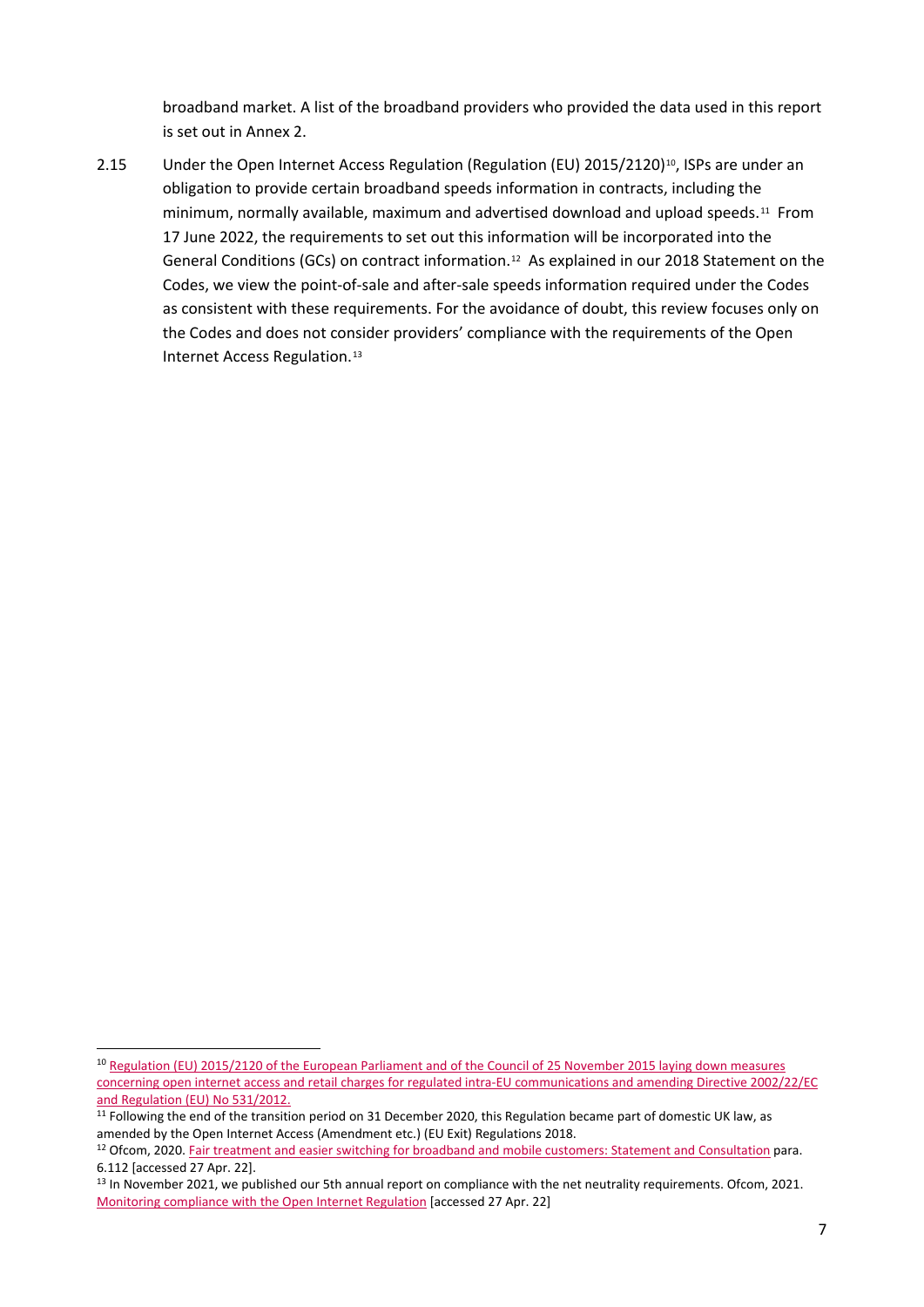# <span id="page-7-0"></span>3. Our findings

- <span id="page-7-1"></span>3.1 Just over two thirds of customers in the fixed broadband market (residential and business) are signed up to a broadband service provider who is a signatory to the Codes and so have widespread access to the benefits and protection provided by them.[14](#page-7-2) More recently, Zen became a signatory in July 2021, along with Sky confirming it will re-join the Residential Code later this year. This means that the protection provided by the Codes will widen to cover c.85% of fixed broadband customers by the end of the year.<sup>[15](#page-7-3)</sup>
- 3.2 We gathered data from both signatories and two of the largest non-signatories, Sky and Vodafone. We chose Sky and Vodafone because they have significant shares in the residential broadband market, [14](#page-7-1) comparable with other large providers, and either have been previously part of and/or are considering joining the Codes.
- 3.3 This rest of this section identifies a number of areas where we see the Codes working as intended, as well as areas where the implementation of the Codes could be further strengthened. We cover five main areas:
- the sales process used with customers when explaining the likely speeds they will get, the minimum speed guarantee, and the right to exit process;
- the methodology for calculating broadband line speeds customers receive to ensure the broadband speed information is as accurate as possible;
- the after sales process to ensure that customers have received the most up to date speed information within seven days of the sale;
- the numbers of consumers who raise speed issues using the broadband providers' speeds complaints process through to the number of customers who exercise the right to exit; and
- the internal audit processes for ensuring continued compliance.

## **Providing broadband speed information at the point of sale**

### **Requirements under the Codes**

- 3.4 Principle 1 of the Codes sets out that ISPs must provide information on estimated normally available download and upload speeds, and minimum guaranteed download speed, *as early as practicable in the broadband sales process*.[16](#page-7-4)
- 3.5 The sales process commences as soon as customers are asked to input or provide any information about them personally or their business (such as their address or landline number), regardless of the channel by which the customer chooses to contact the ISP, or the method of communication (e.g., webchats or emails).
- 3.6 For existing customers changing their current broadband service, speed information must also be provided as early as practicable, and before they agree that their broadband speed will be upgraded or downgraded.

<span id="page-7-2"></span><sup>&</sup>lt;sup>14</sup> Ofcom, 2021[. Communications Market Report 2021 –](https://www.ofcom.org.uk/research-and-data/multi-sector-research/cmr/cmr-2021/interactive-data) Interactive data, Fixed Telecoms, Broadband connections by ISP [accessed 14 Apr 2022]

<span id="page-7-3"></span> $15$  Zen became a signatory after we sent out the information requests for this review.

<span id="page-7-4"></span><sup>16</sup> Ofcom, 2018[. Better Broadband Speed Information: Voluntary Codes of Practice \(Residential\),](https://www.ofcom.org.uk/__data/assets/pdf_file/0026/111698/statement-voluntary-code-practice-residential.pdf) para 2.3 and Ofcom, 2018. [Better Broadband Speed Information: Voluntary Codes of Practice \(Business\),](https://www.ofcom.org.uk/__data/assets/pdf_file/0027/111699/statement-voluntary-code-practice-business.pdf) para 2.3. [accessed 14 April 2022]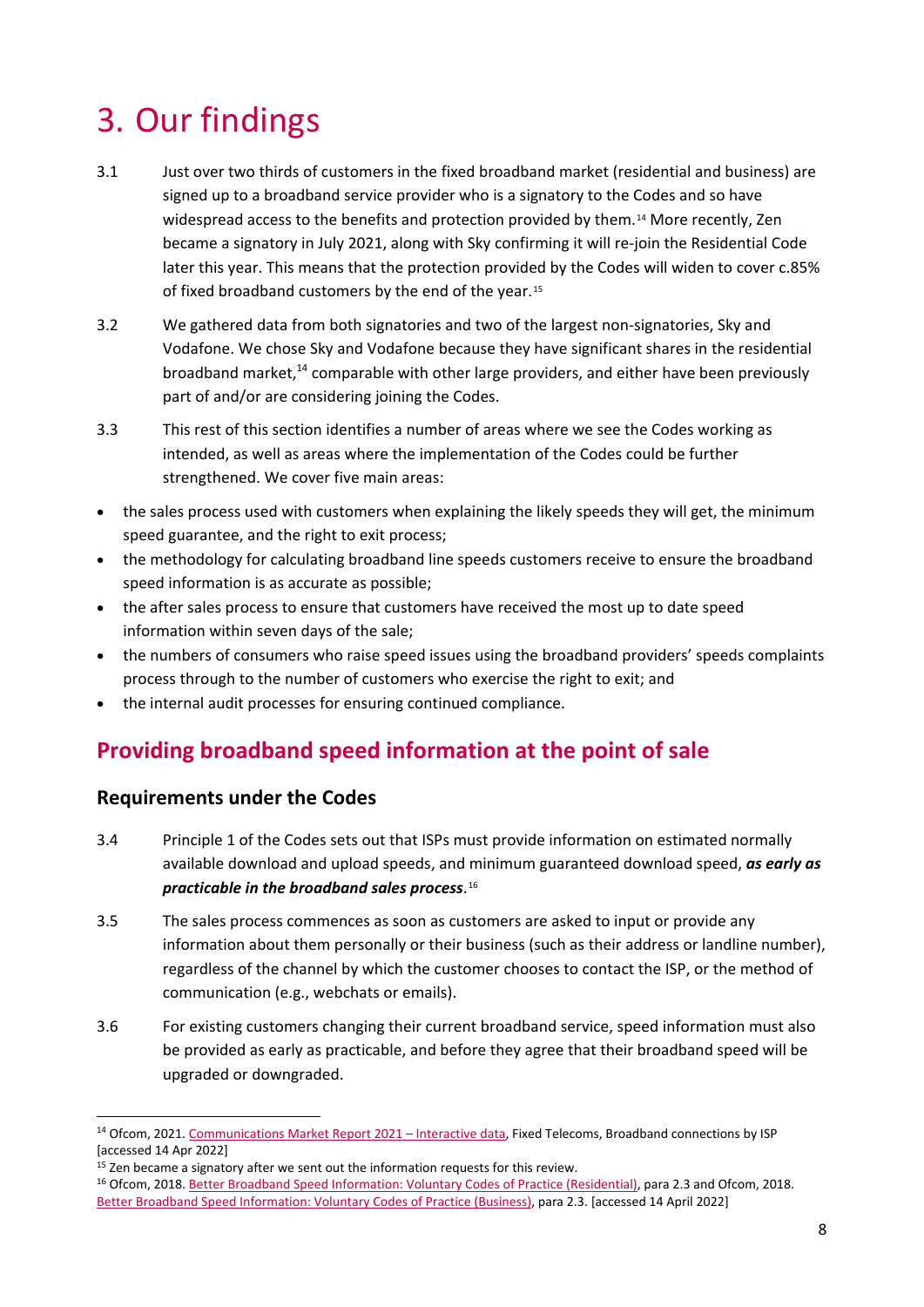- 3.7 In addition, Principle 1 of the Codes require ISPs to provide a clear and meaningful explanation to the customer that actual throughput speeds may be lower than the estimated normally available speed, and that it can be influenced by a number of factors such as:
- the use of Wi-Fi; and
- <span id="page-8-0"></span>traffic management policies or fair usage/acceptable usage policies (if applicable).<sup>[17](#page-8-1)</sup>
- 3.8 If requested by the customer, further explanation of any speed issues should be provided.<sup>[17](#page-8-0)</sup> In addition, where relevant, signatories must specifically explain, where a traffic management policy applies, what this means for the customer and how their speeds may be affected. Similarly, where a traffic management or fair usage policy applies, signatories must explain what this means for the customer, how their use of the service may be affected, and set out any specific limits. This accompanies the requirement (under Principle 3) for information on traffic management and fair usage to be published on signatories' websites.[18](#page-8-2)
- 3.9 The Codes also state that in the exceptional circumstances where the relevant line information is not available to ISPs and they are therefore unable to provide the required speed information, providers must have clearly explained that an estimate is not available and obtained the customer's explicit permission to proceed, having clearly explained and given them an option not to continue with the process.<sup>[19](#page-8-3)</sup>

### **Findings**

3.10 We asked signatories and the non-signatories, Sky and Vodafone, to provide copies of the most recent version of customer agent call scripts, web scripts, and screen shots or any other instructions they require their staff to follow during a sales process with new and existing customers.

#### **Information must be provided at the point of sale and before the sale is agreed**

- 3.11 We found that signatories have demonstrated that processes are in place for their customer services agents to provide customers with information on the normally available download and upload speeds, as well as the minimum guaranteed speed early in the sales process, as required by the Codes. In particular, copies of customer agent scripts showed that agents were required to present this information before being able to complete the order. Screenshots of this information being given during the online sales process were also provided by signatories.
- 3.12 In instances where the relevant line information was not available, customer agents' scripts were set up to require that they let the customer know that the information was not available. and to ask if they wished to proceed without this information or not.

<span id="page-8-3"></span><span id="page-8-2"></span><span id="page-8-1"></span><sup>17</sup> Ofcom, 2018[. Better Broadband Speed Information: Voluntary Codes of Practice \(Residential\),](https://www.ofcom.org.uk/__data/assets/pdf_file/0026/111698/statement-voluntary-code-practice-residential.pdf) para 2.27 - 2.30 and Ofcom, 2018. [Better Broadband Speed Information: Voluntary Codes of Practice \(Business\),](https://www.ofcom.org.uk/__data/assets/pdf_file/0027/111699/statement-voluntary-code-practice-business.pdf) para 2.27 – 2.30. [accessed 14 April 2022] 18 Ofcom, 2018[. Better Broadband Speed Information: Voluntary Codes of Practice \(Residential\),](https://www.ofcom.org.uk/__data/assets/pdf_file/0026/111698/statement-voluntary-code-practice-residential.pdf) para 2.48 - 2.50 and Ofcom, 2018. [Better Broadband Speed Information: Voluntary Codes of Practice \(Business\),](https://www.ofcom.org.uk/__data/assets/pdf_file/0027/111699/statement-voluntary-code-practice-business.pdf) para 2.48 – 2.50. [accessed 14 April 2022] <sup>19</sup> Ofcom, 2018[. Better Broadband Speed Information: Voluntary Codes of Practice \(Residential\),](https://www.ofcom.org.uk/__data/assets/pdf_file/0026/111698/statement-voluntary-code-practice-residential.pdf) para 2.4 and Ofcom, 2018. [Better Broadband Speed Information: Voluntary Codes of Practice \(Business\),](https://www.ofcom.org.uk/__data/assets/pdf_file/0027/111699/statement-voluntary-code-practice-business.pdf) para 2.4. [accessed 14 April 2022]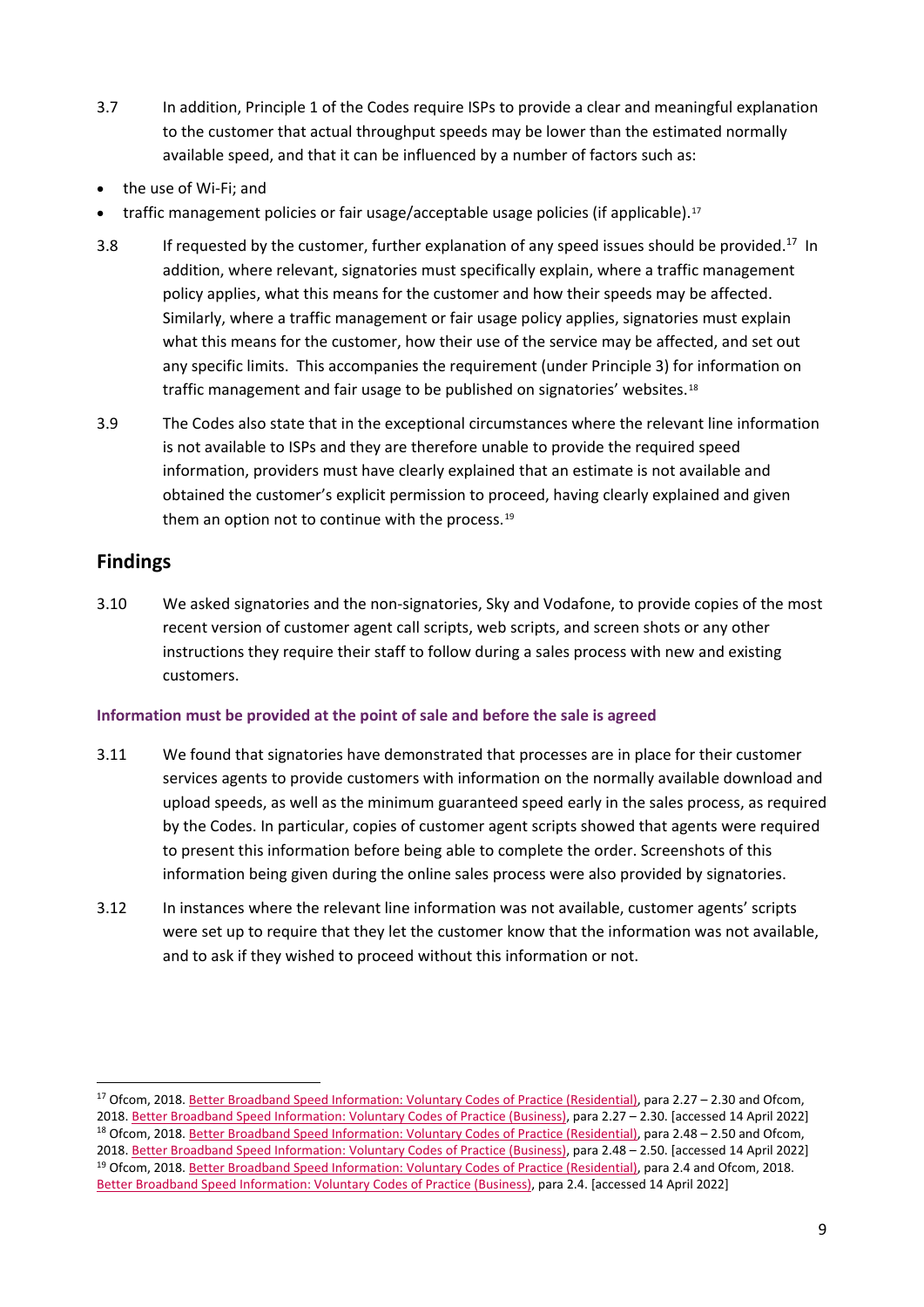**Signatories must provide information on the normally available and minimum guaranteed speeds at the point of sale in the format required under the Codes**

- 3.13 Signatories provided evidence that they require their customer service agents to present the normally available upload and download speeds and minimum guaranteed download speed information to customers in the format required by Principle 1 of the Codes.
- 3.14 Some signatories refer to the minimum guaranteed download speed by a different term. As an example, BT's website refers to the minimum guaranteed speed as a 'Stay Fast Guarantee'.<sup>[20](#page-9-0)</sup> We consider that using alternative wording to "minimum guaranteed speed" is acceptable under Principle 1 provided that the relevant wording makes it clear that this is the speed below which customers can exit the contract without penalty if the ISP cannot resolve the speed problem.
- 3.15 Call scripts provided by signatories showed that agents should tell customers that the range of normally available download speeds provided is only an estimate, and that if the customer receives a download speed which is below the minimum guaranteed speed (or alternative term used by some signatories) for three successive days, they should contact the provider to start the 30 day resolution process.
- 3.16 The practices of Sky and Vodafone are similar to those of the signatories i.e., they require their customer service agents to present the normally available upload and download speeds and minimum guaranteed download speed information to customers in the format required by Principle 1 of the Codes.

#### **Other speed information to be given during the sales process**

- 3.17 All signatories provided customer service agent call scripts which showed that customer service agents are required to explain to customers that actual throughput speeds can be affected by a number of factors. The factors referred to varied between signatories but included the use of Wi-Fi, the customer's equipment, distance from their exchange, internal wiring, peak time congestion and the number of subscribers accessing a particular website.
- 3.18 In addition, the scripts were also structured so that customers who purchased deals online were directed to where this information was contained on the signatory's website.
- 3.19 Signatories also provided call scripts which evidenced that customer service agents would be prompted to direct customers to where information about how speeds can be affected by policies on traffic management and fair usage where these were in place.
- 3.20 Some signatories stated that they did not have traffic management policies, but that they did operate acceptable fair usage policies which could be viewed on their website. Others stated they had no usage limit or fair usage policy, with some even going as far to say that their packages are completely unlimited, with no usage caps, extra charges, or speed reductions, even at peak times. Other signatories provided sample contracts, in which information about acceptable use policies were contained within the terms and conditions.

<span id="page-9-0"></span><sup>&</sup>lt;sup>20</sup> BT, 2022[. What is BT's Stay Fast guarantee.](https://www.bt.com/help/broadband/what-is-bt-s-stay-fast-guarantee-) [accessed 5 May 2022]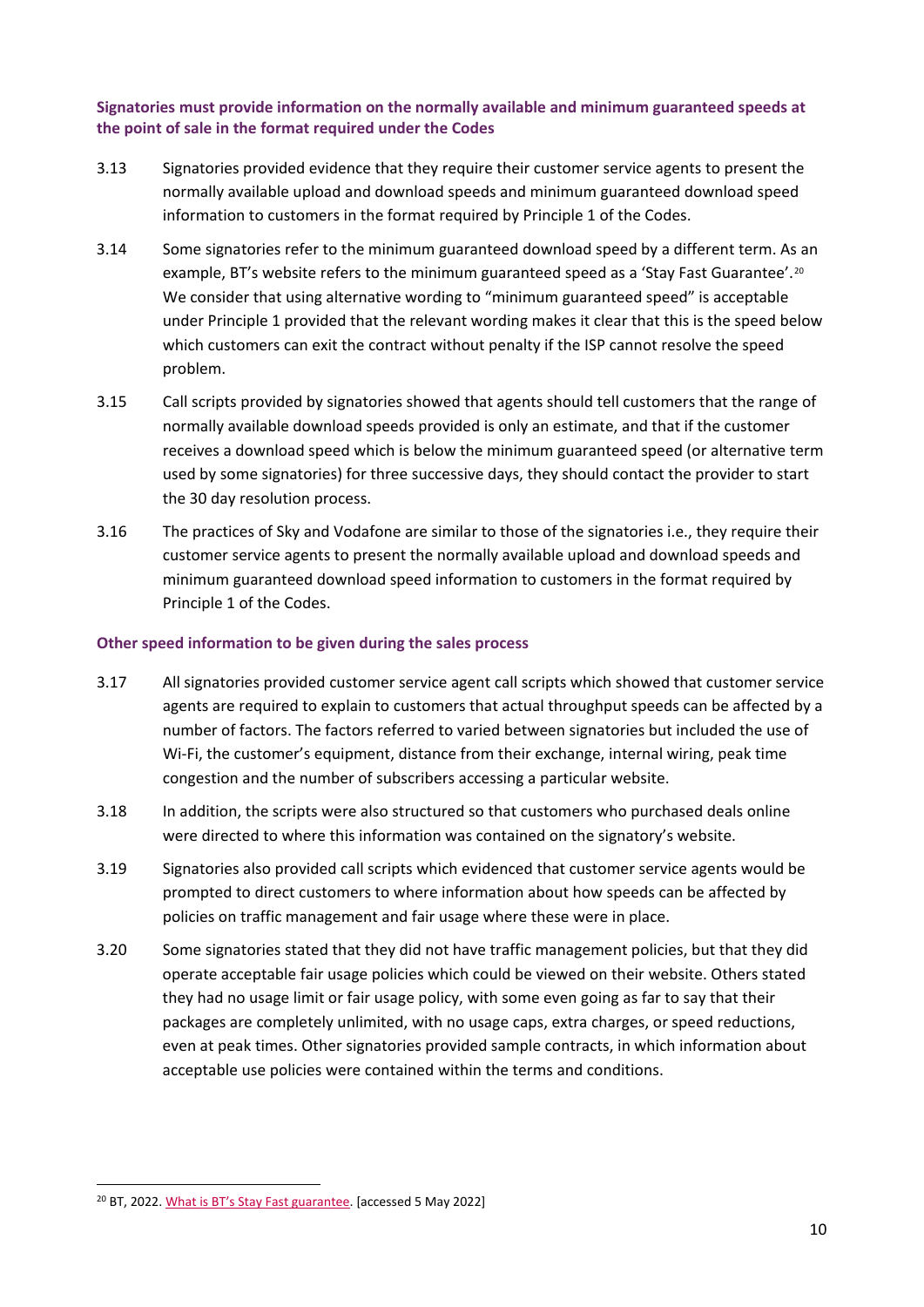- 3.21 During the online sales process, signatories must also provide information relating to the speed required to undertake common internet activities, including browsing, email, downloading media files, and streaming music/films at standard and high-definition quality.
- 3.22 Signatories provided screenshots of their online sales journeys, which either pointed to where there were descriptions of which speeds were suitable to carry out internet activities or provided information about what package customers would need to select to undertake certain internet activities.
- 3.23 The practices of Sky and Vodafone are in line with that of the signatories i.e., requiring sales agents to explain the factors that can impact on actual speeds and that speeds that could also be affected by traffic management or fair usage policies. Both providers scripts also prompted sales agents to point customers to terms and conditions which contain information on whether packages were subject to traffic management or acceptable use policies.

#### **Other information to be made available on signatories' websites**

- 3.24 Principle 3, in addition to requiring signatories to publish information on traffic management and fair usage, requires that a link is provided to the Codes and to a line/speed checker facility. The line speed checker is so that customers can easily find out what their normally available upload and download speeds and minimum guaranteed download speed will be if they choose to purchase a service.<sup>[21](#page-10-0)</sup>
- 3.25 To check that signatories are meeting these requirements, we verified that the signatories provide links to the Codes and to line/speed checker tools on their websites. We also found that Sky and Vodafone provided links to a line/speed checker tool.

#### **Summary and conclusions**

- 3.26 The materials provided by signatories show that customer service agents are being directed to provide customers with the information required by Principle 1 of the Codes. As such, customers should be receiving clear information on their normally available download and upload speeds, their minimum guaranteed speed, what activities they should be able to conduct with these speeds, and are being informed of the factors that can affect actual throughput speeds in a clear and meaningful way.
- 3.27 In addition, there was evidence that signatories are also complying with Principle 3 and that relevant information is available to customers on their websites where this is required.
- 3.28 Sky and Vodafone are also in line with the Code signatories with regard to ensuring that the information required by Principles 1 and 3 of the Codes is given to customers.

## **Ensuring the broadband speed information is as realistic as possible**

#### **Requirements under the codes**

3.29 Principle 1 of the Codes also requires that speed information should be clear and realistic. The speed information should include the expected upload and download speed, expressed as a

<span id="page-10-0"></span><sup>&</sup>lt;sup>21</sup> Ofcom, 2018[. Better Broadband Speed Information: Voluntary Codes of Practice \(Residential\),](https://www.ofcom.org.uk/__data/assets/pdf_file/0026/111698/statement-voluntary-code-practice-residential.pdf) para 2.52 and Ofcom, 2018. [Better Broadband Speed Information: Voluntary Codes of Practice \(Business\),](https://www.ofcom.org.uk/__data/assets/pdf_file/0027/111699/statement-voluntary-code-practice-business.pdf) para 2.52. [accessed 14 April 2022]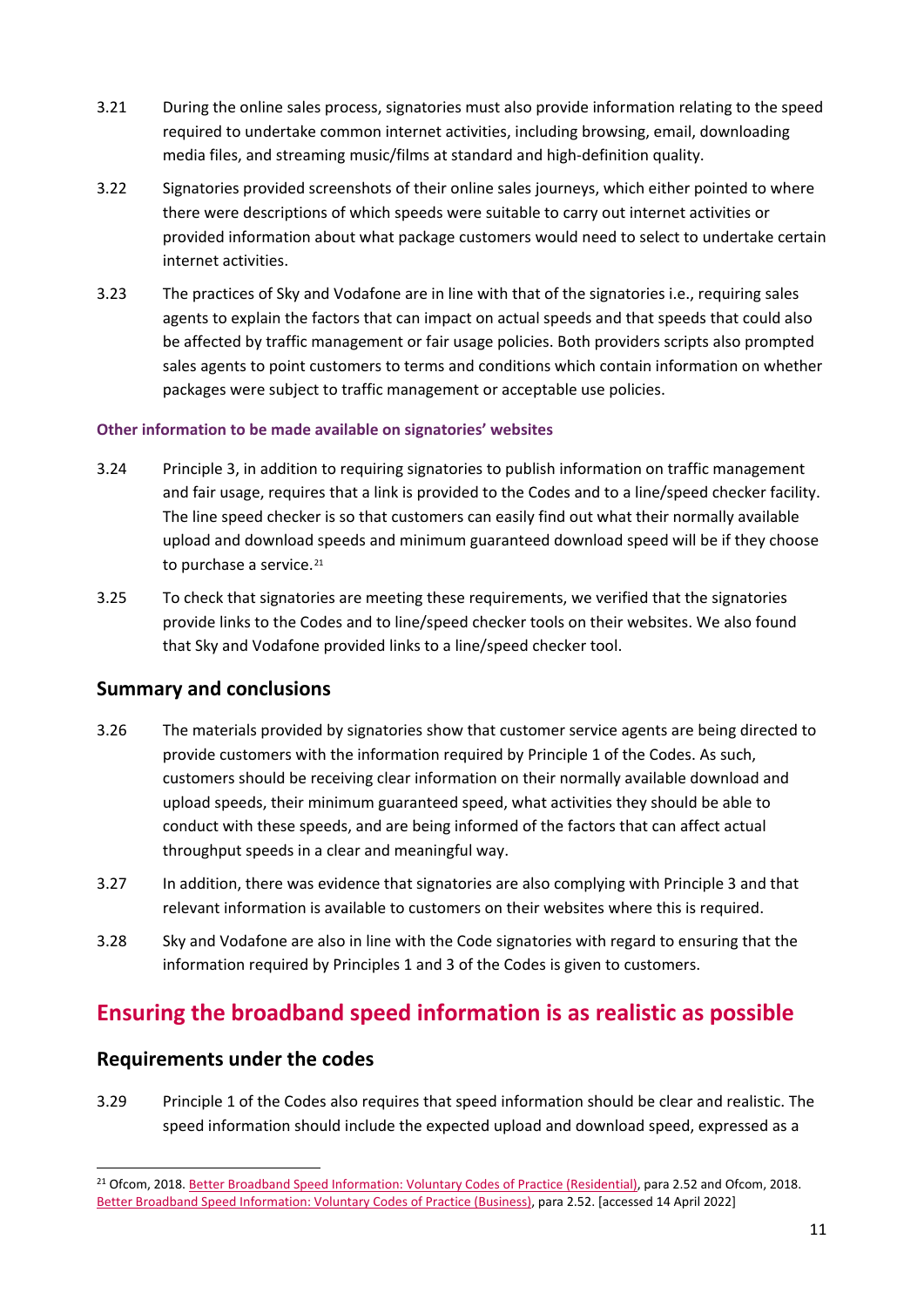range, together with a minimum speed guarantee. Where possible, actual/observed speeds should be used, and if not, then an appropriate estimate should be used.<sup>[22](#page-11-0)</sup>

- 3.30 To ensure a consistent approach that would work across a number of technologies (e.g., FTTP, cable, FTTC), we set out guidance on how the measurements should be made in Annex 5 of the Codes. Further detail on measuring actual/observed speeds for those using Openreach fibre to the cabinet technology GEA products was set out in Annex 6 of the Codes.
- 3.31 We asked signatories to explain how their broadband speeds were derived and set out our findings below. We also asked Sky and Vodafone, for the same explanation.

### **Findings**

3.32 The signatories and non-signatories provided evidence of the method used to collect and analyse data to ensure realistic data is provided to customers, and how the minimum speed guarantee was calculated to comply with requirements set out in the Codes. Data was also provided setting out, for example, sample sizes and frequency of sampling, and the calculation of congestion coefficient. Providers using a 3rd party network wholesaler relied on information provided by the wholesaler to demonstrate compliance.

#### **Speed data presented to customers**

- 3.33 All the signatories confirmed that they were using the methodology for calculating speed ranges as set out in the Codes, i.e., the 80<sup>th</sup> percentile and 20<sup>th</sup> percentile of speeds to set the estimated speed range and the relevant calculation to determine the minimum guaranteed speed which was then presented to customers.
- 3.34 We also note that all signatories who use Openreach's FTTC and G.fast networks use Openreach 'Range A' data when estimating broadband speeds. 'Range A' gives a higher minimum speed guarantee value than using Openreach 'Range B' data which would, if used, give a lower minimum speed guarantee as it is for lines whose speed may be reduced by a technical issue.[23](#page-11-1) 'Range A data' is also more likely to represent the speed of customers actually receive.<sup>[24](#page-11-2)</sup> The use of Range A data is a requirement of the Codes as it is representative of the speed a customer is likely to get, it sets a more exacting standard than 'Range B', and is therefore of greater benefit to the customer. It is also a requirement for a broadband provider to join the Codes.

<span id="page-11-0"></span><sup>&</sup>lt;sup>22</sup> Ofcom, 2018[. Better Broadband Speed Information: Voluntary Codes of Practice \(Residential\),](https://www.ofcom.org.uk/__data/assets/pdf_file/0026/111698/statement-voluntary-code-practice-residential.pdf) para 2.8 – 2.10 and Ofcom, 2018. [Better Broadband Speed Information: Voluntary Codes of Practice \(Business\),](https://www.ofcom.org.uk/__data/assets/pdf_file/0027/111699/statement-voluntary-code-practice-business.pdf) para 2.8 – 2.10. [accessed 14 April 2022]. For 'observed speeds' – sometimes referred to as Livesync or sync speeds - we mean the broadband speed measured between the customer premise broadband modem and the network equipment – observed speeds are currently only made available by Openreach for its Fibre to the Cabinet VDSL2 and G.fast products.

<span id="page-11-1"></span><sup>&</sup>lt;sup>23</sup> Openreach 'Range B' data is an estimate for lines where performance may be impacted by technical issues related to wiring issues or copper line conditions which may affect speed, and therefore tend to give lower speed results than 'Range A' data. An example of 'Range A' and 'Range B' speeds can be found by using the [BTWholesale broadband availability Checker](https://www.broadbandchecker.btwholesale.com/#/ADSL) [accessed 5 May 2022]

<span id="page-11-2"></span><sup>&</sup>lt;sup>24</sup> Ofcom, 2018[. Better Broadband Speed Information: Voluntary Codes of Practice \(Residential\),](https://www.ofcom.org.uk/__data/assets/pdf_file/0026/111698/statement-voluntary-code-practice-residential.pdf) paragraphs 2.11 [accessed 14 Apr 2022]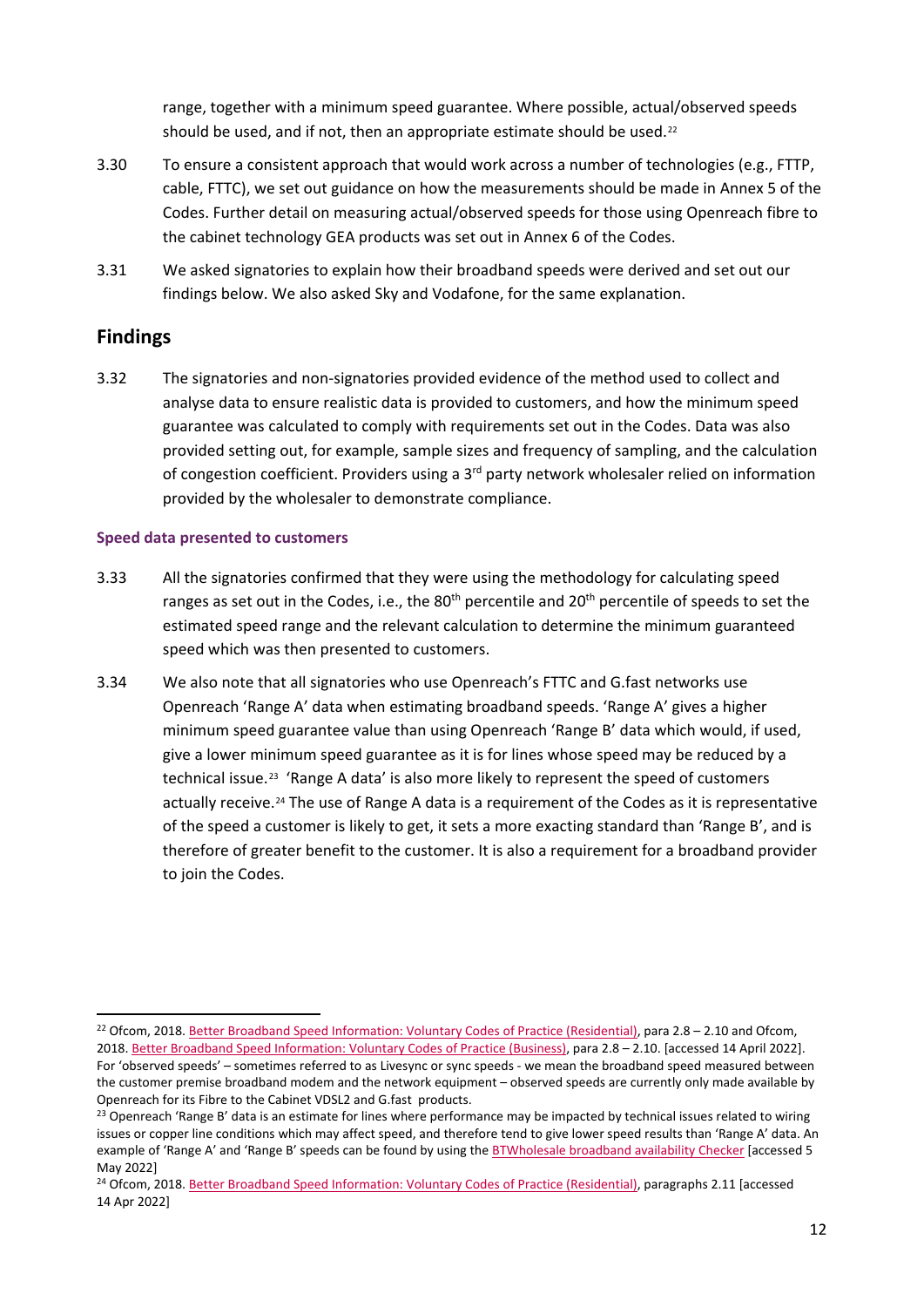#### **Actual 'observed' vs estimated speeds**

- 3.35 Data was provided by two signatories on the use of observed data and estimated data for VDSL and G.fast services.<sup>[25,](#page-12-0)[26](#page-12-1)</sup> The percentage of users receiving observed data (rather than estimated data) varied between  $[\mathbb{X}]$ % and  $[\mathbb{X}]$ % for these two operators.
- 3.36 For one provider, the ability to use FTTC observed data was limited in some instances by their systems design, meaning that for some of its customers, an estimated speed was used instead of observed data. This is a recognised limitation and the provider has committed to addressing this issue during 2022.
- 3.37 We expect the percentage of users receiving observed speed information for FTTC/G.fast services to be high across all signatories, in the region of 60-80%. However, we recognise that the number of new FTTC/G.fast connections provided by a given provider will affect what is seen in practice (hence the variation in the percentage by operator). Looking forward, it is likely to be further affected as FTTP is rolled out which is likely to result in more FTTP connections and fewer new FTTC/G.fast connections.
- 3.38 A few signatories who rely on a wholesaler such as BT Wholesale and TalkTalk to manage their FTTC/G.fast access network connections (see below), were not able to provide information on observed and estimated speeds.<sup>[27](#page-12-2)</sup> This limited the conclusions we could draw from the data. However, going forwards, we expect all ISPs to develop the capability to collect and report on this data when requested by Ofcom, even when the access networks are provided through a third-party wholesaler.
- 3.39 Longer term, we expect consumers to be provided with observed speeds when purchasing FTTP and cable network based broadband services, and expect industry to make every effort to achieve this as soon as possible (as set out in the Codes).<sup>[28](#page-12-3)</sup> The provision of this information will become more important to consumers as full fibre becomes widely available and an increasing proportion of customers move to full fibre broadband.
- 3.40 Although Sky and Vodafone were not required to provide the data on observed and estimated speeds, they would be required to collect this data should they, or other ISPs, become signatories in the future.

#### **Congestion calculations**

3.41 Signatories confirmed that they calculated congestion factors which were then applied to calculating broadband speeds. One operator, as an example of best practice, provided particularly detailed explanation on the sizes of samples, the frequency of sampling, and how this information was used to regularly update the congestion factors. [29](#page-12-4)

<span id="page-12-5"></span><span id="page-12-0"></span><sup>&</sup>lt;sup>25</sup> VDSL and G.fast are technologies used mainly by BT Openreach to deliver broadband using copper for the final connection to the customer (from a nearby 'fibre to the cabinet'/FTTC) and use observed data. This is different from full fibre technologies (i.e., 'fibre to the premise'/FTTP) and hybrid copper/fibre cable technologies used by cable operators (mainly Virgin Media) where only estimated speeds are currently provided for these technologies

<span id="page-12-1"></span><sup>&</sup>lt;sup>26</sup> The data used was for a 5 month period, Dec 2020 to Apr 2021.

<span id="page-12-2"></span><sup>&</sup>lt;sup>27</sup> ISPs using wholesale networks have relied on the observed/estimated data collected by the wholesaler rather than recording the data at the ISP retail level.

<span id="page-12-3"></span><sup>&</sup>lt;sup>28</sup> Ofcom, 2018[. Better Broadband Speed Information: Voluntary Codes of Practice \(Residential\),](https://www.ofcom.org.uk/__data/assets/pdf_file/0026/111698/statement-voluntary-code-practice-residential.pdf) paragraphs 2.24-2.26. [accessed 4 Apr 2022]

<span id="page-12-4"></span><sup>&</sup>lt;sup>29</sup> Ofcom, 2019. Annex 5 to the Voluntary Codes of Practice (Residential and Business) on Better Broadband Speeds Information: [High-Level Testing Principles,](https://www.ofcom.org.uk/__data/assets/pdf_file/0025/111697/annex-5-testing-principles.pdf) para. 2.6 [accessed 14 Apr 2022]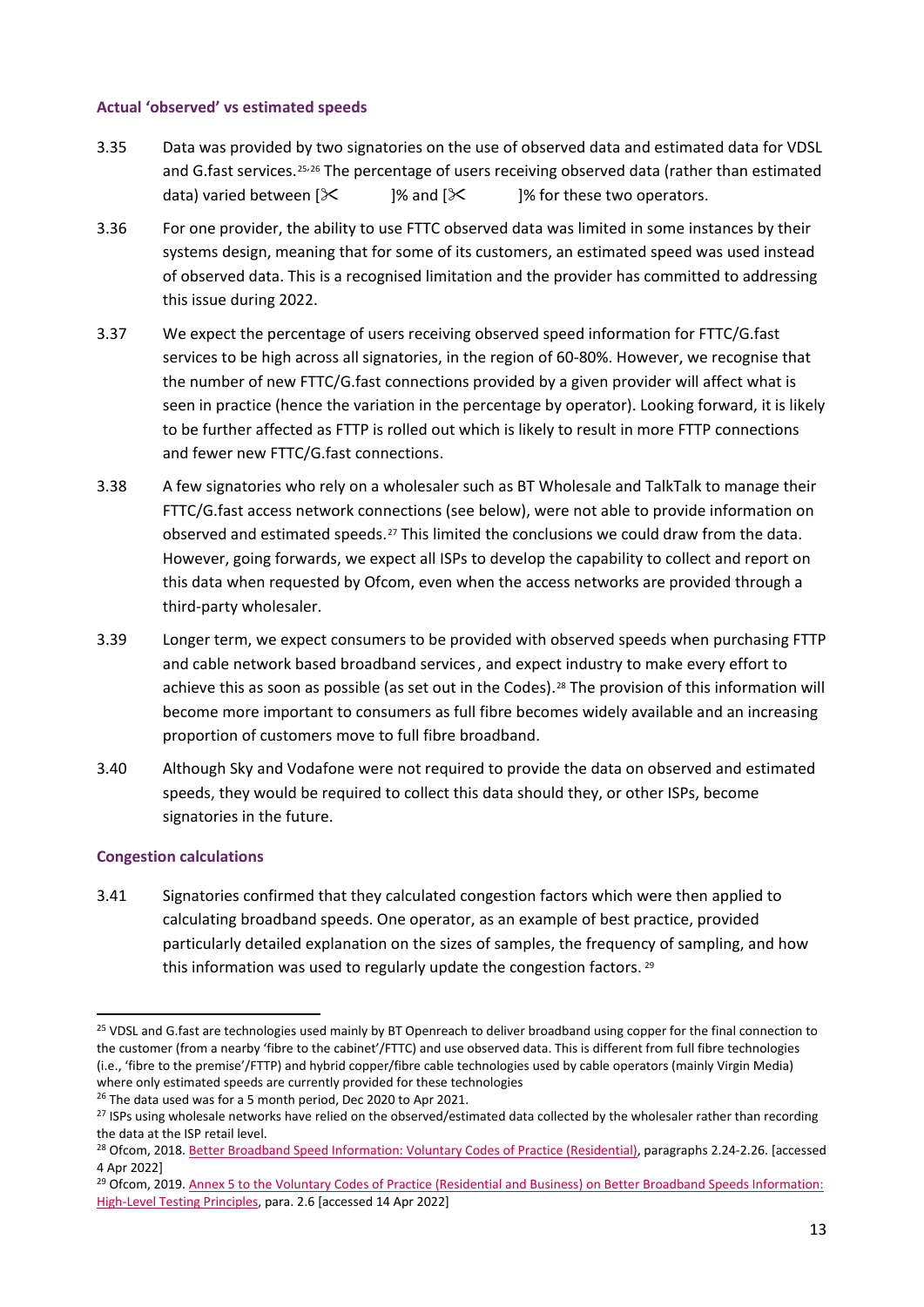- 3.42 Although evidence was provided by all signatories that showed they were meeting the Codes' requirements and regularly review their congestion factors, we would remind all signatories that "data used to calculate congestion must be updated at least quarterly"<sup>29</sup> as part of a planned activity and should be documented. This is to ensure broadband speed calculations, including any congestion calculations, remain up to date, closely reflect the speeds experienced by consumers, and that compliance can be clearly demonstrated.
- 3.43 Evidence was also provided by Sky and Vodafone that showed they were also regularly reviewing their congestion factors. To ensure full compliance, these factors would need to be updated (and recorded) at least quarterly.

#### **Use of intermediate wholesale networks**

- 3.44 Some retail broadband providers purchase a wholesale service from an intermediate<sup>[30](#page-13-0)</sup> in order to provide their retail service, with the wholesaler responsible for managing a number of features on which the retail service depends. For example, Talk Talk and BT Wholesale (part of BT's Enterprise division) provide a managed wholesale service, using Openreach to provide the underlying broadband access line. This leaves the retail broadband provider free to focus on managing the customer, with the wholesaler taking care of connecting and maintaining the network connections.
- 3.45 When using a wholesaler, the Codes are clear that "*the ISP [signatory] must provide details of the wholesaler's methodology to Ofcom for monitoring*" purposes. For example, one provider demonstrated compliance by providing the wholesaler's methodology used to calculate broadband speeds and congestion factors. In other cases, the provider simply referred to the information being available from the wholesaler rather than providing the details of the methodology directly.
- 3.46 We consider that a signatory who uses a wholesaler, even if the wholesaler is part of an ISP that is itself a signatory, should provide evidence of the wholesaler's methodology rather than assuming compliance by the wholesaler. Going forward, this evidence should include clear documentation showing the end-to-end process and how each element in the supply chain is compliant with the Codes as it is the retail signatory with overall responsibility for compliance.

#### **Summary and conclusions**

- 3.47 Overall, we found that the broadband speed data being collected and made available to customers is broadly consistent with Principle 1 of the Codes.
- 3.48 Although we find general compliance with the Codes, we have noted a number of areas where improvements could be made. We will continue to work with providers to ensure they continue to meet the requirements for measuring speeds, and where appropriate, to improve reporting transparency to demonstrate that:
- congestion factors are regularly updated and documented;
- the proportion of observed to estimated speeds is recorded and documented; and

<span id="page-13-0"></span> $30$  This can also referred to as a network aggregator, as described and illustrated in Figure 2.18 of Ofcom's 2021 WFTMR statement – [Volume 2: market analysis](https://www.ofcom.org.uk/__data/assets/pdf_file/0023/216086/wftmr-statement-volume-2-market-analysis.pdf) [accessed 14 Apr 2022]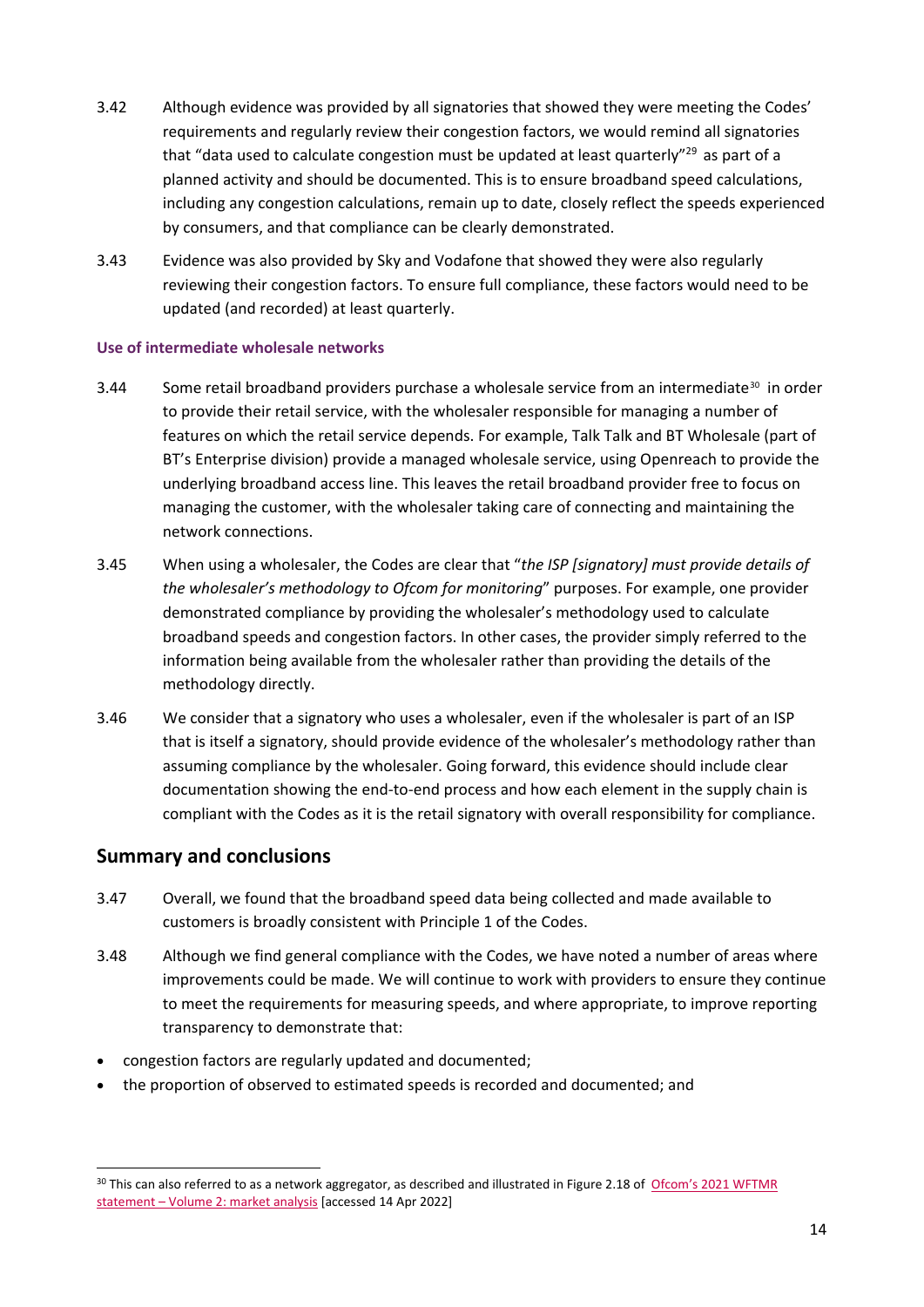- where a wholesaler is being used, the evidence of the measurement methods used by the wholesaler is demonstrated to be compliant and documented by the broadband service provider;
- 3.49 Longer term, and as set out in the Codes, we expect industry to make every effort to measure actual observed speeds on cable and FTTP technologies (as with FTTC/G.fast today).

## **Detailed information to be provided after a sale is completed**

### **Requirements under the Codes**

- 3.50 Principle 2 of the Codes require broadband providers to give customers the following information, in a durable written format, within seven calendar days of the sale:
	- 1) the normally available speed range for both upload and download, and the minimum guaranteed speed for download; and
	- 2) an explanation of any factors that may affect the throughput speed experienced by a customer.

<span id="page-14-0"></span>This is important because it provides a clear and reproducible record to which customers can refer at a later stage if needed.<sup>[31](#page-14-1)</sup>

- 3.51 Signatories must also give customers information on the right to exit with equal prominence (in relation both to position and to size or other appearance of the text) compared to the rest of the information provided. This information must explain that the right to exit applies if the customer receives an actual speed which is below the minimum guaranteed download speed, and the problem has not been resolved within 30 calendar days from when it was first recorded. [32](#page-14-0)
- 3.52 Where applicable, providers must give information of any fair usage policies and traffic management policies, including setting out any usage limits.<sup>[32](#page-14-2)</sup> In addition, signatories must provide customers with information about the Codes, such as what membership of the Codes means for customers, and the URL of Ofcom's customer guide to the Residential and Business Codes.
- 3.53 We asked signatories and non-signatories to provide copies of any correspondence and documentation containing the information required under Principle 2 of the Codes which are sent to new and existing customers who sign up to a broadband service following the sales process.

## **Findings**

3.54 All signatories gave examples of providing customers with the relevant after sale information in a durable written format within seven days of the sale, regardless of the sales channel used. These included information on normally available upload and download speeds, in the correct range as mandated by the Codes, as well as the minimum guaranteed speed.

<span id="page-14-2"></span><span id="page-14-1"></span><sup>&</sup>lt;sup>31</sup> Ofcom, 2018[. Better Broadband Speed Information: Voluntary Codes of Practice \(Residential\),](https://www.ofcom.org.uk/__data/assets/pdf_file/0026/111698/statement-voluntary-code-practice-residential.pdf) para 2.34 and Ofcom, 2018. [Better Broadband Speed Information: Voluntary Codes of Practice \(Business\),](https://www.ofcom.org.uk/__data/assets/pdf_file/0027/111699/statement-voluntary-code-practice-business.pdf) para 2.35. [accessed 14 April 2022] <sup>32</sup> Ofcom, 2018[. Better Broadband Speed Information: Voluntary Codes of Practice \(Residential\),](https://www.ofcom.org.uk/__data/assets/pdf_file/0026/111698/statement-voluntary-code-practice-residential.pdf) para 2.39 – para 2.41 and Ofcom, 2018[. Better Broadband Speed Information: Voluntary Codes of Practice \(Business\),](https://www.ofcom.org.uk/__data/assets/pdf_file/0027/111699/statement-voluntary-code-practice-business.pdf) para 2.39 – 2.41. [accessed 14 April 2022]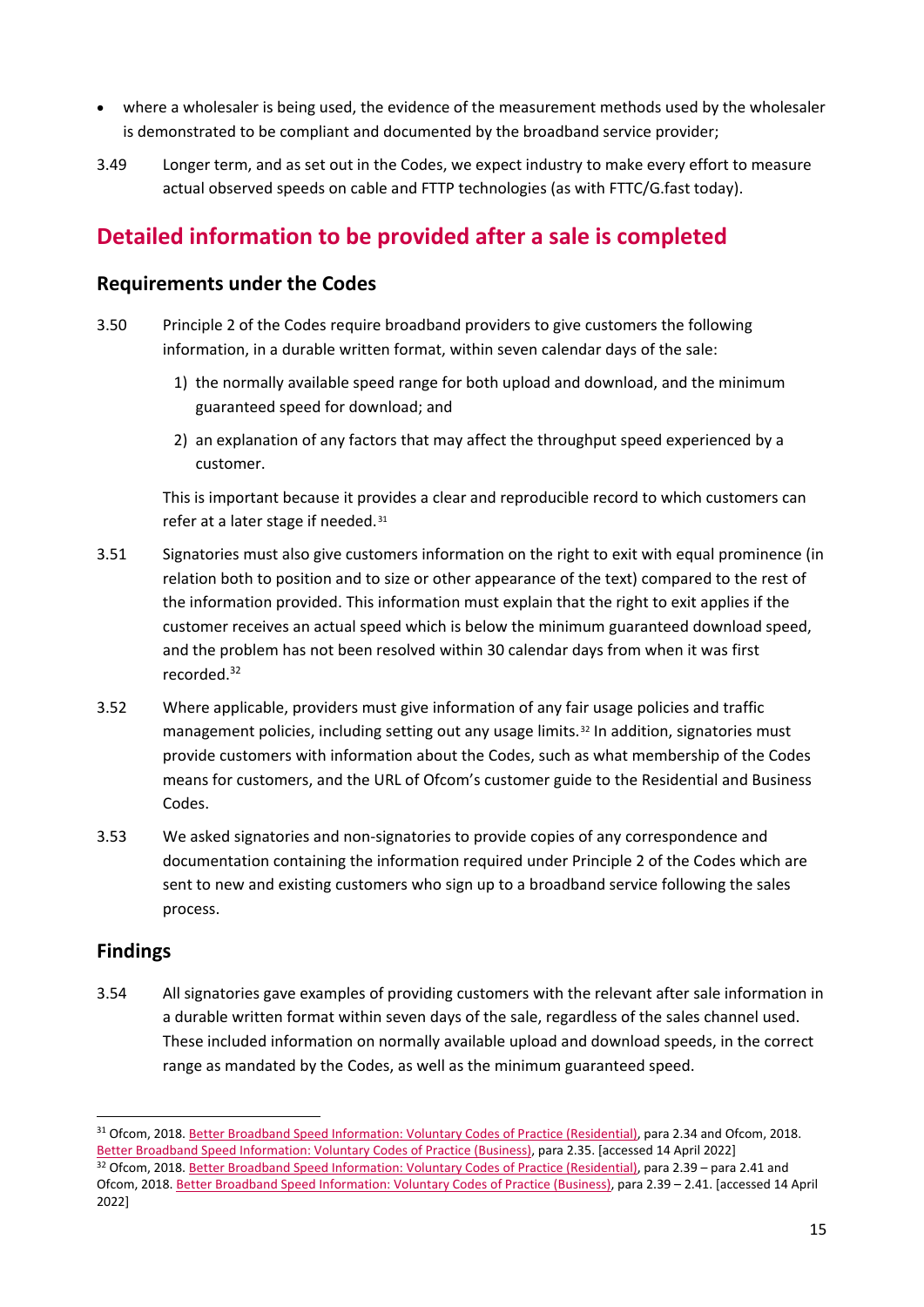- 3.55 Copies of correspondence and documentation, containing the information sent out to customers following the sales process showed that signatories provided information to customers that actual throughput speeds could be affected by a number of factors. [33](#page-15-0)
- 3.56 The information provided also referred to the fact that actual speeds could be lower than estimated particularly at peak times, and that high usage due to major sporting events could cause congestion. The information also referenced that there are a number of factors outside of the providers control such as the use of Wi-Fi, the customer's device, internal wiring, the number of users online, and accessing a particular website that could also affect actual speeds.
- 3.57 For all signatories, the right to exit information was provided alongside the minimum guaranteed speed, and in equal prominence. The information also advised customers to contact them if their actual download speeds fell below the minimum guaranteed speed.
- 3.58 The practices of Sky and Vodafone are similar to the signatories of the Codes, with regard to providing the information outlined in Principle 2 of the Codes.

### **Signatories setting time periods before customers should report speed issues**

- 3.59 We identified some instances of signatories setting periods of time that customers should wait before reporting speed issues, once the broadband service has been connected.
- 3.60 One provider asked customers to contact them if their speed fell below the minimum guaranteed download speed after 3 consecutive days or more. In contrast, another operator said that customers should contact them if their broadband speed is lower than the minimum guaranteed speed, and had been up and running for 14 days or more, whilst a third of operators said that customers should contact them if their speed is a lot lower than the estimate after ten days.
- 3.61 We recognise that it is normal for speeds to go up and down during the stabilisation period after a broadband service is first connected. This applies in particular to customers who are using the Openreach fibre to the cabinet products which require time for the technology to adjust the line speed to give the best stable performance for a given line, and that is outside the control of the ISP.<sup>[34](#page-16-0)</sup>
- 3.62 However, we advise signatories against setting unreasonable periods of time for customers to wait before reporting speed issues when their broadband is first connected. In the worst case, this could mean a customer does not get their broadband speed issue resolved until day 44 i.e. 14 days for the line to stabilise plus 30 days available to resolve the speed issue. We consider that a 14 day stabilisation period is too long and we recommend that any stabilisation period should be as short as possible.

### **Summary and conclusions**

<span id="page-15-0"></span>3.63 We are satisfied that signatories are providing customers with the information required by Principle 2 of the Codes within 7 days of a sale. The practices of Sky and Vodafone are also in line with the Codes.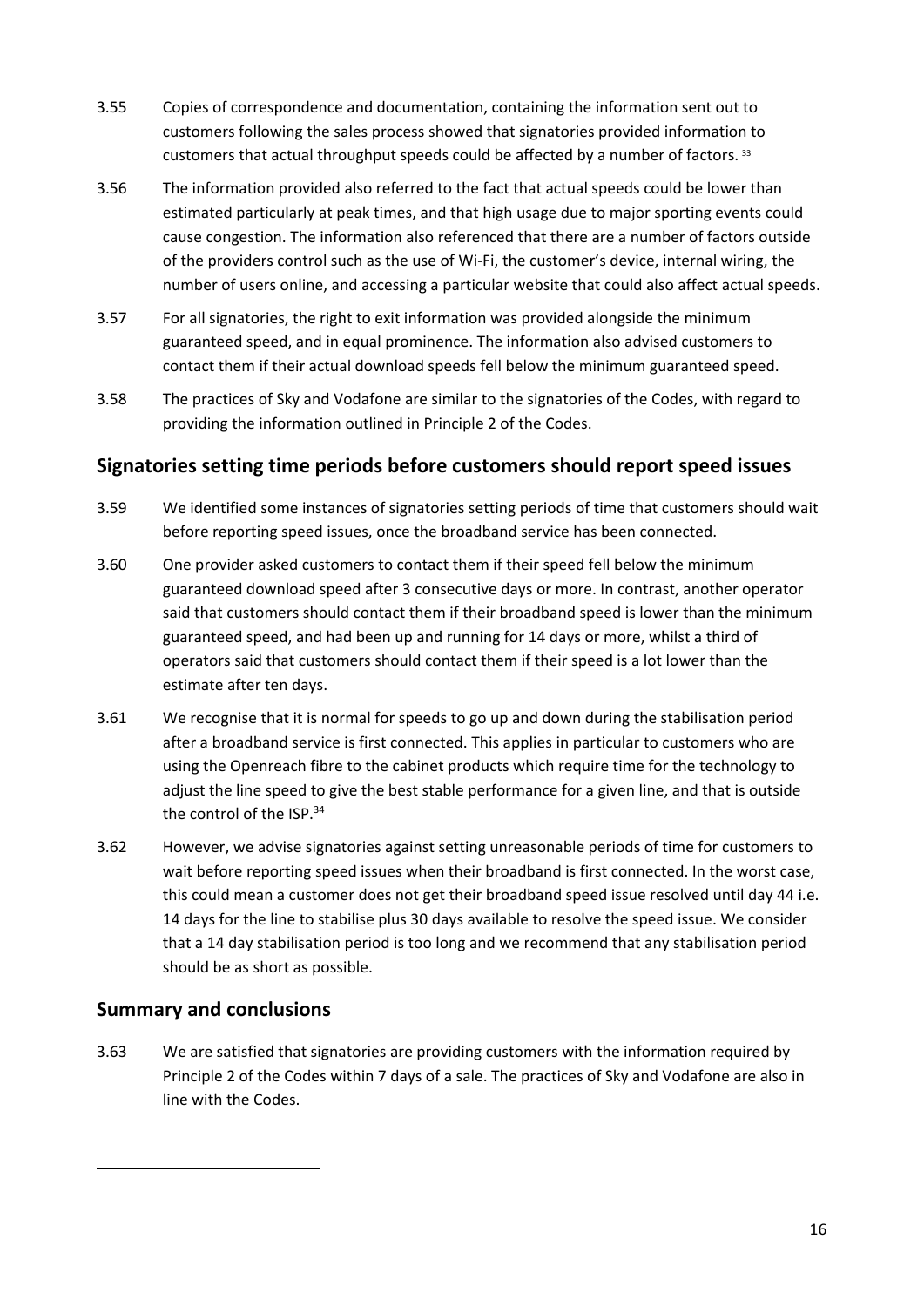3.64 We consider a 14 day stabilisation period is too long and we recommend that any stabilisation period should be as short as possible.

## **Customers are exercising their right to exit**

## **Requirements under the codes**

- 3.65 Principle 4 of the Codes requires ISPs to manage customers' problems when reporting that they are experiencing speed related problems. For example, ISPs must have a robust process for logging a speed problem, logging if the problem is within the customer's premise (or not), the cause of the problem, and once all steps have been made to correct the problem, logging whether the right to exit has been offered.<sup>[34](#page-16-1)</sup>
- <span id="page-16-0"></span>3.66 Under principle 5 of the Codes, signatories are required to give customers the right to exit their broadband contract, without penalty, where their download speed falls below the minimum guaranteed speed for at least three successive days and the provider does not restore this within 30 days since the customer reported the problem.<sup>[35](#page-16-2)</sup>
- 3.67 The 2018 Codes also extended this right to exit to phone services from the broadband provider delivered over the same line and to other services (from the same provider) delivered over the broadband connection. For the residential Code, the right to exit also applied to any pay-TV services purchased or renewed at the same time as the broadband connection.

## **Findings**

- 3.68 The signatories provided information on the number of customers logged as having speed problems through to recording customers who exercised the right to exit after all reasonable remedial actions had been exhausted or a satisfactory alternative was provided. Information was also collected from Sky and Vodafone. The data covers the six-month period November 2020-April 2021.
- 3.69 Specifically, the data showed that:
- Residential customers raised c.580,000 complaints with signatories about their broadband speeds. Of these, following investigation, 40% of these were found to be where speeds were below the minimum guaranteed speed. Of this 40%, 27% (c.64,000) were network related faults (i.e. related to the connections to the customer's premise), with the remainder due to other reasons, such as issues with 'in home' wiring or Wi-Fi connections.
- 95% of these network faults (c.61,000 out of c.64,000), which were identified as affecting performance and prevented customers from receiving their minimum guaranteed speed, were fixed within 30 days.<sup>[36](#page-16-3)</sup>
- Of the remaining 5% (2,732), whose minimum speed guaranteed was not restored within 30 days, the majority of customers (64%) were offered an alternative way to resolve their issues in addition to

<span id="page-16-1"></span><sup>34</sup> Ofcom, 2018[. Better Broadband Speed Information: Voluntary Codes of Practice \(Residential\),](https://www.ofcom.org.uk/__data/assets/pdf_file/0026/111698/statement-voluntary-code-practice-residential.pdf) para 2.53 - para 2.54 and Ofcom, 2018[. Better Broadband Speed Information: Voluntary Codes of Practice \(Business\),](https://www.ofcom.org.uk/__data/assets/pdf_file/0027/111699/statement-voluntary-code-practice-business.pdf) para 2.53 – para 2.54. [accessed 14 April 2022]

<span id="page-16-2"></span><sup>&</sup>lt;sup>35</sup> Ofcom, 2018[. Better Broadband Speed Information: Voluntary Codes of Practice \(Residential\),](https://www.ofcom.org.uk/__data/assets/pdf_file/0026/111698/statement-voluntary-code-practice-residential.pdf) para 2.55 and Ofcom, 2018. [Better Broadband Speed Information: Voluntary Codes of Practice \(Business\),](https://www.ofcom.org.uk/__data/assets/pdf_file/0027/111699/statement-voluntary-code-practice-business.pdf) para 2.55. [accessed 14 April 2022]

<span id="page-16-3"></span><sup>&</sup>lt;sup>36</sup> No data was available for  $\mathcal{X}$  l customers prior to March 2021, meaning that the actual number is likely to be slightly higher than 95%.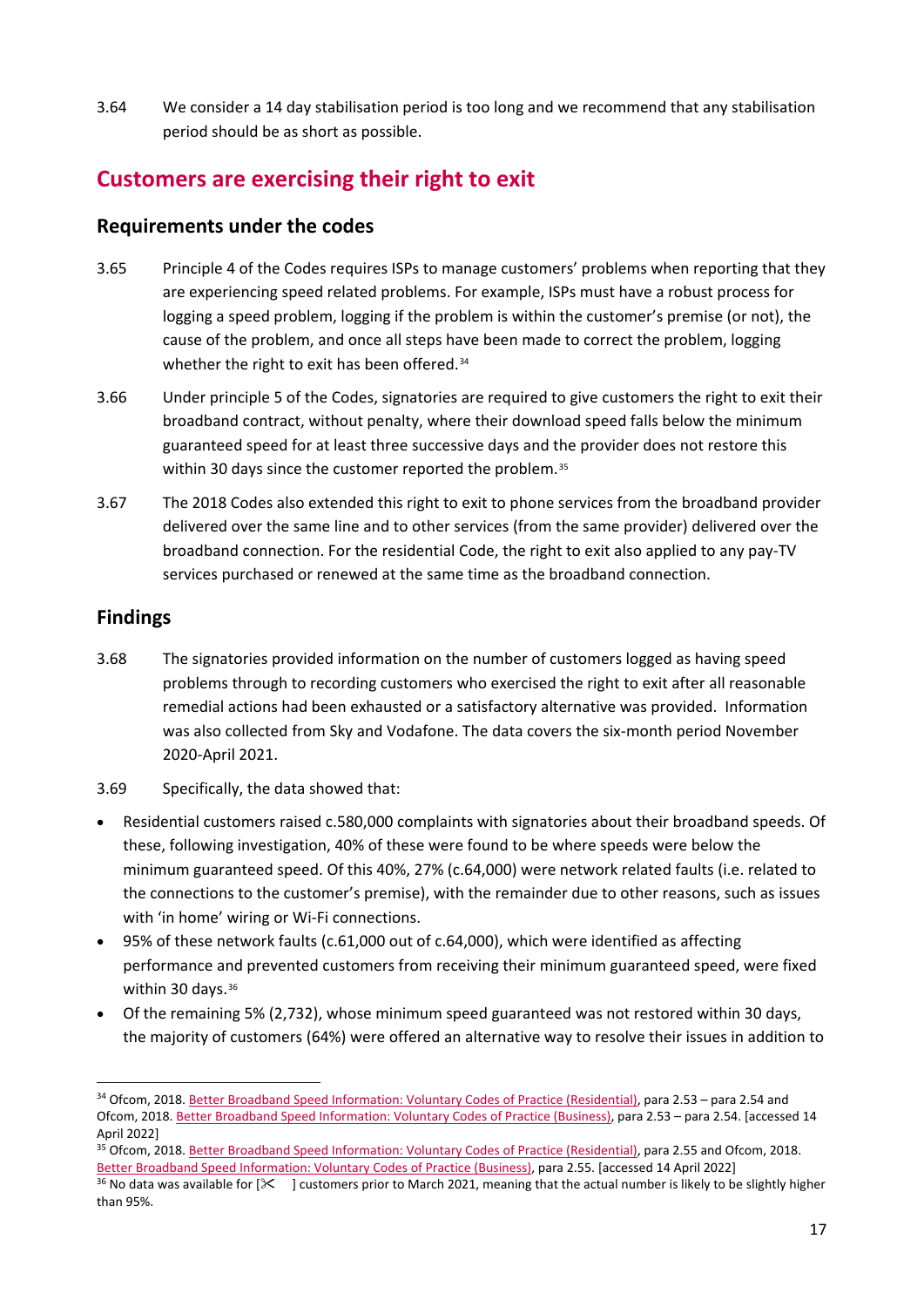a right to exit. Ultimately, 6% (164) exercised their right to exit<sup>[37](#page-17-0)</sup> with 14% (429) taking an alternative (such as, a discount on their existing service or being moved to a higher speed product). Although 20% exercised their right to exit or chose an alternative, the remaining 80% (2,330) decided to stay with their existing provider without taking up an additional offer.

- Some of the signatories' residential customers who exercised the right to exit also exited contracts for other bundled services that they took from their broadband provider, such as pay-TV: for example,  $[\times]$ % of  $[\times]$  and  $[\times]$ % of  $[\times]$  customers who used the right to exit also exited their pay-TV service.
- Among the signatories' business customers, 60% of the small number of customers whose minimum guaranteed speed was not restored within 30 days exercised their right to exit their broadband contract.
- Sky and Vodafone also enabled residential and business customers to leave their contract when they could not restore the customers' contractual minimum speed within  $[\frac{1}{2} \times ]$  days for  $[\frac{1}{2} \times ]$  and  $[\mathbb{X}]$  days for  $[\mathbb{X}]$ . The proportion of eligible  $[\mathbb{X}]$  customers who exited their broadband contracts ( $[\mathbb{X}]$ ) was comparable to the proportion that left the signatories in the same circumstances (a comparable figure was not available for  $([X \quad]).$

## **Summary and conclusions**

- 3.70 Customers' use of the right to exit (particularly among business customers) suggests that the Codes' right to exit provisions are working in practice, and demonstrates that the majority of signatories' customers (95% for residential, 97% for business) experiencing a speed problem covered by the Codes have their faults fixed within 30 days.
- 3.71 Of the remaining 5% of residential customers whose fault was not fixed within 30 days, 20% exercised their right to exit or chose an alternative solution, while 80% decided to stay with their existing provider without taking up an alternative offer from them. At this point, we are not unduly concerned that 20% is relatively low, as there may be a number of reasons for customers choosing to remain with their existing provider and on their existing broadband package. We will however keep this under review.
- 3.72 Sky and Vodafone operated very similar right to exit policies to those required by the Codes and were able to demonstrate that some customers were using this right to exit.
- 3.73 Overall, we consider that signatories appear to have met the right to exit requirements under Principle 5 of the Codes. We are also satisfied that data is being logged appropriately and that signatories are meeting Principle 4 of the Codes.
- 3.74 One issue identified during the data collection process is the variation in which broadband providers record and categorise some of the data (such as recording solutions offered as an alternative to the user exercising their right to exit). It will be useful for future Ofcom reviews for providers to ensure data is collected and recorded using the standardised reporting structure as illustrated in Table A3 of the residential and business codes, and re-presented in Annex A. This will also apply to broadband providers seeking to join the Codes in the future.
- 3.75 Going forward, we are proposing to amend the definition of a bundle in the Codes, which applies to a customer's right to exit, in a manner consistent with Ofcom's revised General Conditions of Entitlement which are to be implemented from 17 June 2022. The details of these

<span id="page-17-0"></span> $37$  Data on one provider  $\frac{1}{6}$  | was incomplete, meaning that the actual number is likely to be slightly higher than 6%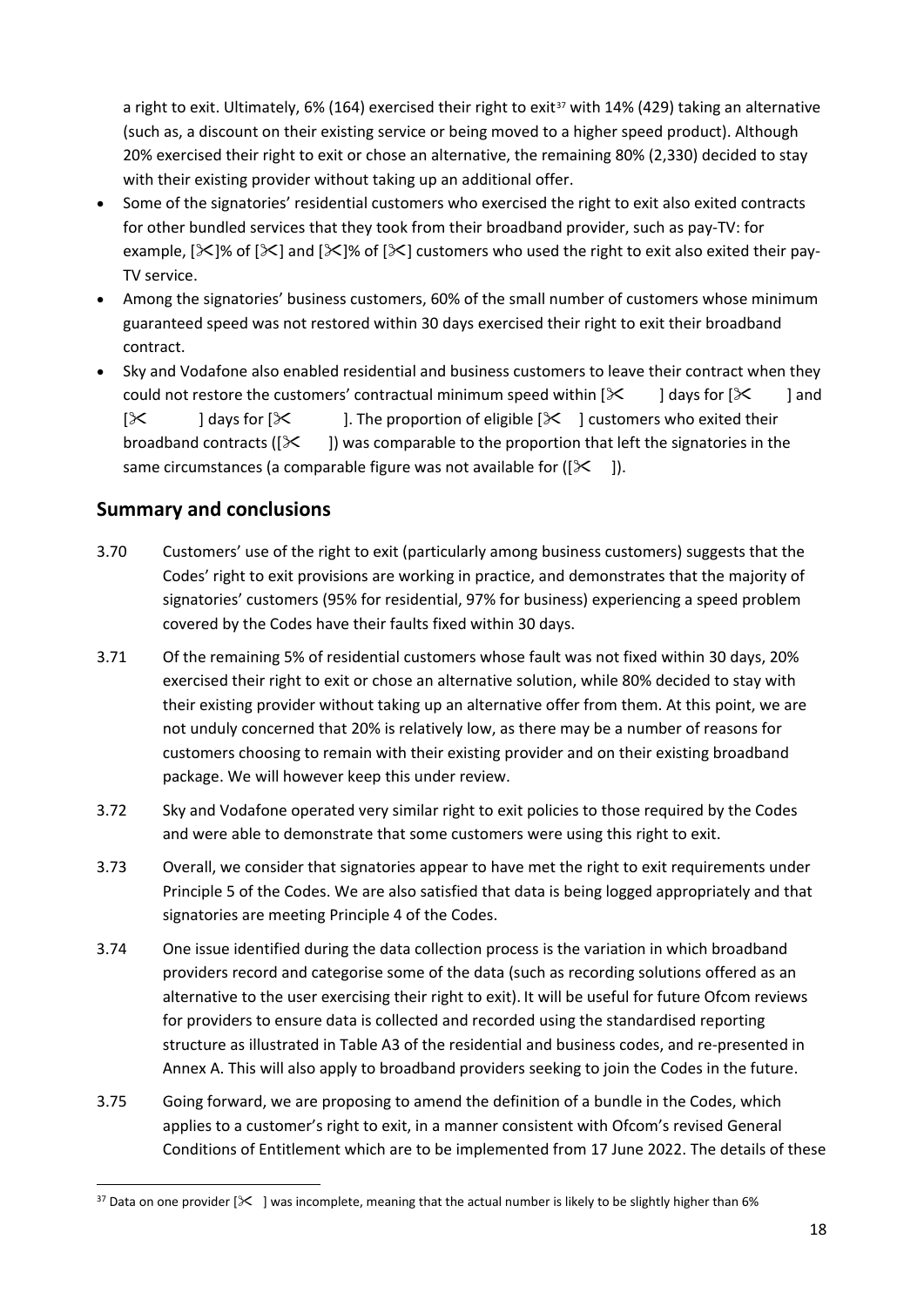proposals, including our rationale, are set out in our consultation ['Proposals to revise the](https://www.ofcom.org.uk/__data/assets/pdf_file/0023/237434/bbscop-gc-alignment-consultation.pdf)  [Voluntary Codes of Practice on Broadband Speeds'](https://www.ofcom.org.uk/__data/assets/pdf_file/0023/237434/bbscop-gc-alignment-consultation.pdf) published today, alongside this report.

## **Processes are in place which ensure providers' ongoing compliance with the Codes**

### **Requirements of the Codes**

- 3.76 Principle 6 of the Codes requires providers to have processes in place to ensure that their customer service agents understand the objectives and spirit of the Codes and that they receive appropriate training to ensure they are able to give the information required by the Codes. Providers must also have their own internal processes to check their compliance with the Codes.<sup>[38](#page-18-0)</sup>
- 3.77 We asked signatories to provide a copy of the latest version of any documents setting out their internal processes for checking compliance with the Codes.

## **Findings**

- 3.78 Most of the signatories provided documents which outline their processes by which they check their ongoing compliance with the Codes. This included verification of policies, training materials, training completion reports, quality assurance checks, results reporting, and audits. Providers had different approaches for checking compliance with the Codes.
- 3.79 Some providers operate a standard three lines of defence model for risk and regulatory compliance. This encompasses compliance professionals being responsible for three things: ensuring that there is good regulatory adherence; testing and making recommendations to improve procedures; and providing audit assurance.
- 3.80 One provider stated that they had a compliance programme framework in place to check compliance with the Codes. This included audits in which calls were observed, to see if the speed information was given correctly at the point of sale, that the customer was told about factors that might affect their speeds, that they should contact them if they have speed issues, and explained the customers right to exit if speed issues remained unresolved after 30 days. Shop floor observations were also completed to ensure adherence to Codes.
- 3.81 Two other providers said that their sales process was specifically designed in a way that the customer sales agent would not be able to complete the sales process without providing the customer with the relevant broadband speed information. This would ensure that the customer receives the information required by the Codes, before providing any personal financial details.
- 3.82 One provider stated they ensured compliance with the Codes through their compliance functional units that regularly conducted call monitoring, internal audits and other oversight activities. In contrast, another provider stated it had a team in place which completed a monthly review by sampling sales calls. This includes checking that agents follow the call script by providing the relevant speed information correctly and explaining the right to exit clearly, and providing feedback to agents not adhering to the Codes.

<span id="page-18-0"></span><sup>&</sup>lt;sup>38</sup> Ofcom, 2018[. Better Broadband Speed Information: Voluntary Codes of Practice \(Residential\),](https://www.ofcom.org.uk/__data/assets/pdf_file/0026/111698/statement-voluntary-code-practice-residential.pdf) para 2.92-2.93 and Ofcom, 2018. [Better Broadband Speed Information: Voluntary Codes of Practice \(Business\),](https://www.ofcom.org.uk/__data/assets/pdf_file/0027/111699/statement-voluntary-code-practice-business.pdf) para 2.92-2.93. [accessed 14 April 2022]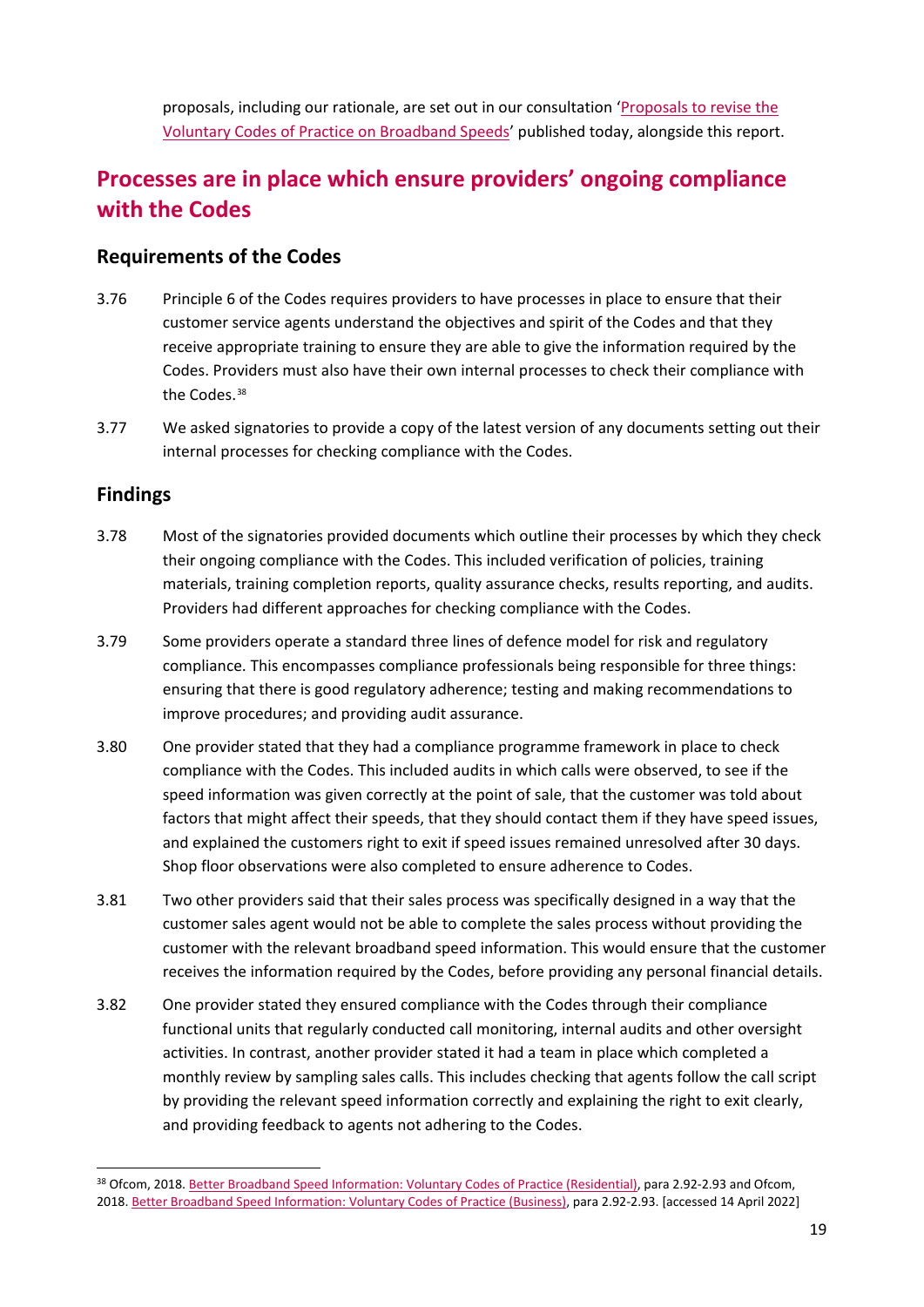3.83 We recognise that operators have taken different approaches to ensuring compliance, and although the frequency of reviews are not specified in the Codes, we recommend a review should be carried out and formally documented at least annually.

### **Summary and conclusions**

3.84 Whilst signatories have different approaches to checking their compliance with the Codes, we consider that they should all be suitable for meeting Principle 6 of the Codes. We note that one provider checks sales calls monthly using samples and we consider this best practice. In addition, we would encourage other providers to carry out a formal documented review at least annually.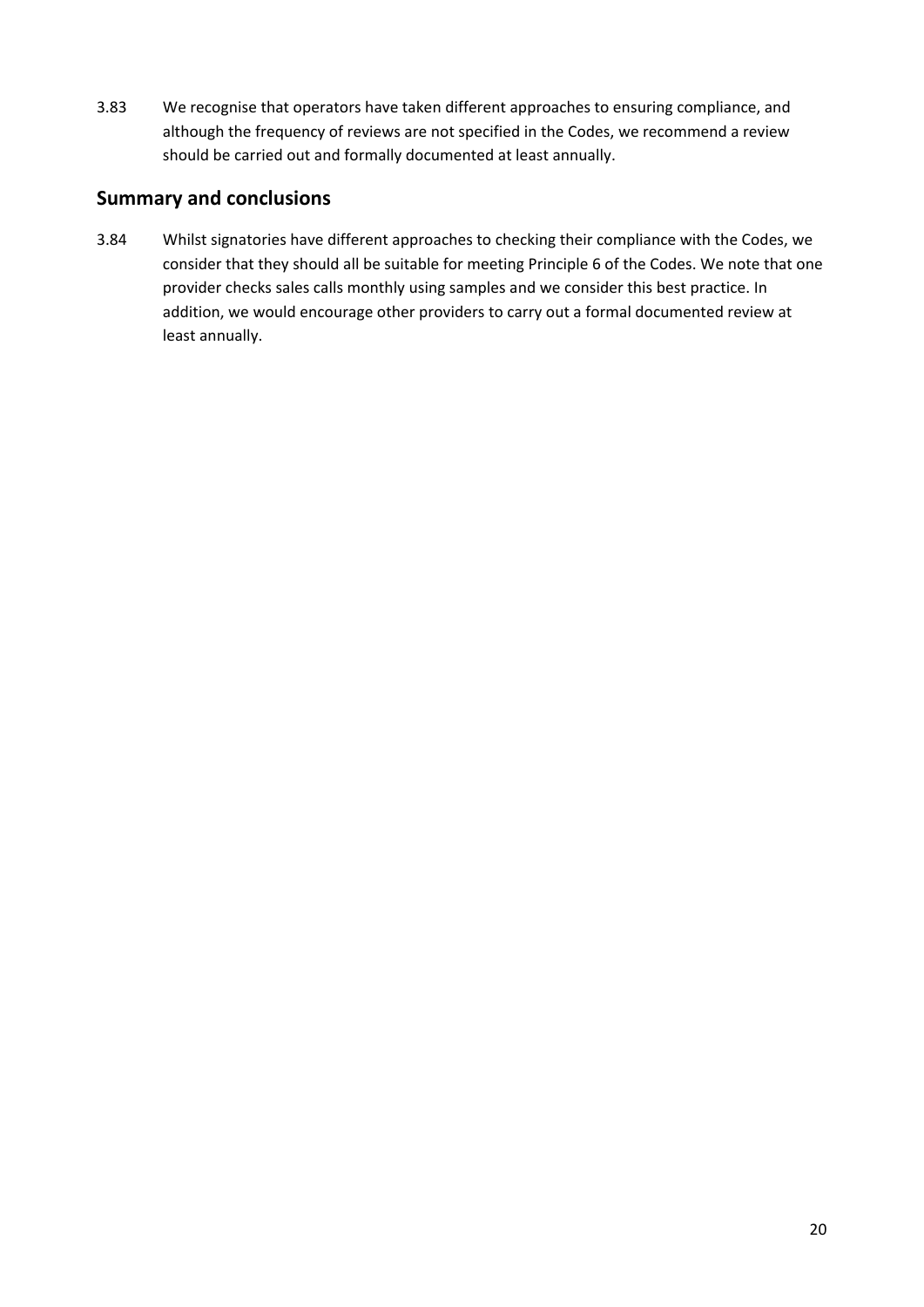# <span id="page-20-0"></span>4. Conclusions

- 4.1 Overall, based on the wide range of data provided, we find that the signatories are meeting the requirements set out in the Codes. These voluntary Codes are therefore delivering protections to broadband customers as we intended.
- 4.2 We also found that Sky and Vodafone currently provide some of the protections required by the Codes. We consider that the Codes are likely to have had a positive influence on the behaviours of these non-signatories and also in setting standards for meeting broadband customers' expectations of being provided with both broadband speed information and a right to exit when minimum guaranteed download speed levels are not met.
- 4.3 In summary, we find that:
- **Most broadband customers currently have broadband contracts with a signatory to the Codes and so have access to the protection provided by the Codes.** In addition, Sky has confirmed it will re-join the Residential Code later this year, which will widen the number of customers who will be covered by the Codes. We are also in discussions with additional broadband providers who are looking to join the Codes.
- **Customers are being provided with clear and realistic broadband speed information at the point of sale.** Customers who have bought services from a signatory are given information on their expected and minimum guaranteed speeds early in the sales process, which are then confirmed in writing within seven days of the sale.
- **Most speed issues are being resolved within 30 days, with only a small number of customers using their right to exit contracts***.* 95% of issues raised under the Codes' minimum speed guarantee, and which relate to access line speeds, are resolved within 30 days. Of the remaining 5%, the majority of customers were offered ways to resolve their issues, with 20% of this remainder choosing to exercise their right to exit or chose an alternative solution.
- **Processes are in place which ensure signatories' ongoing compliance with the Codes.** Evidence provided by signatories included verification of policies, training materials, training reports, quality assurance checks, results reporting, and audits.

#### 4.4 We have also identified areas where improvements could be made:

- **Accuracy**. Currently, observed line speeds are only available for customers of signatories who use Openreach fibre-to-the-cabinet (FTTC) products, but not for customers using Virgin Media cable products and those using fibre-to-the-premises products. Going forwards, we expect signatories to develop an approach to provide observed speeds across all technologies as soon as possible rather than relying on estimates. This will be of increasing importance as full fibre networks are rolled out more widely and relied on by an increasing number of customers.
- **Timeliness**. Some broadband operators are asking customers not to report speed problems for newly connected FTTC products for between 3 and 14 days. This is to allow the technology time to adjust to the line speed to give the best stable performance for a given line. We consider 14 days is too long, and recommend that any period to allow the line speed to stabilise should be as short as possible.
- **Transparency**. We have identified a number of areas where the collection and recording of data can be improved by some signatories to help demonstrate compliance with the Codes for both internal purposes and future Ofcom reviews.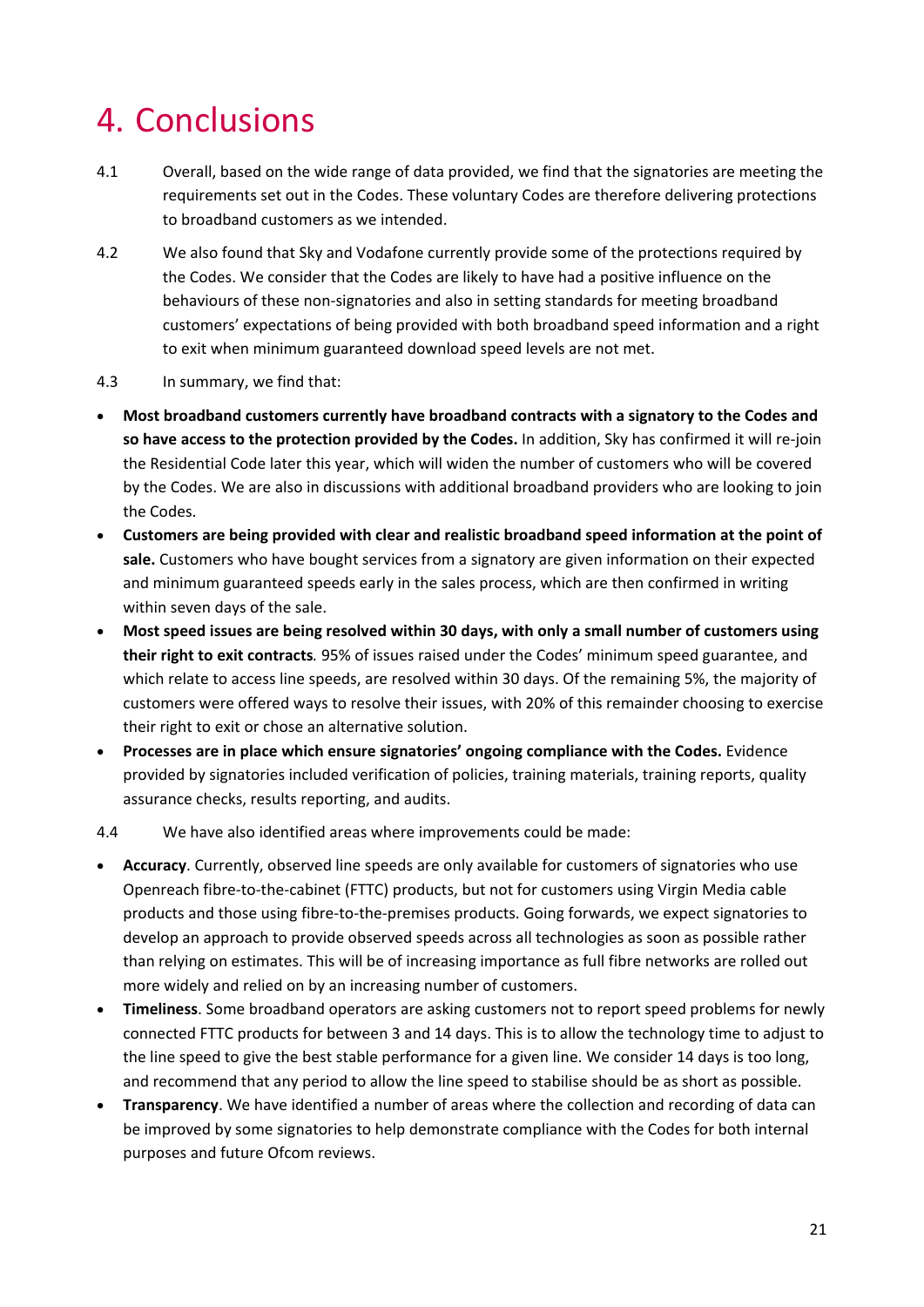# <span id="page-21-0"></span>A1. Data reporting template

A1.1 This template is taken from the Residential and Business Codes, Table A3, and sets out the data that signatories are expected to collect and the point at which the data should be collected ('when to collect').

| <b>Data</b>                                                                                                                                                    |    | When to collect                                                       |                                                                                                                                             |
|----------------------------------------------------------------------------------------------------------------------------------------------------------------|----|-----------------------------------------------------------------------|---------------------------------------------------------------------------------------------------------------------------------------------|
| Date speed problem <sup>19</sup> was first raised by customer                                                                                                  |    |                                                                       | At point of customer contact about<br>the speed problem (e.g. initial<br>call/email)                                                        |
| Problem in customer premises? Y/N                                                                                                                              |    | After diagnostics have established the<br>cause of the speed problem. |                                                                                                                                             |
| Date RTE was offered to customer, if applicable                                                                                                                |    | When RTE is formally offered                                          |                                                                                                                                             |
| If relevant, note the exceptional circumstances that led<br>to the RTE being offered more than 30 calendar days<br>after the speed problem was first reported. |    |                                                                       | When RTE is formally offered                                                                                                                |
| Date RTE accepted - put<br>note on customer's file to<br>facilitate GPL switching,<br>where applicable                                                         | OR | <b>RTE turned down</b><br>(and other remedy<br>accepted, if relevant) | At point that customer confirms their<br>decision (for accepting RTE, this may<br>be when they initiate the GPL<br>process, where relevant) |